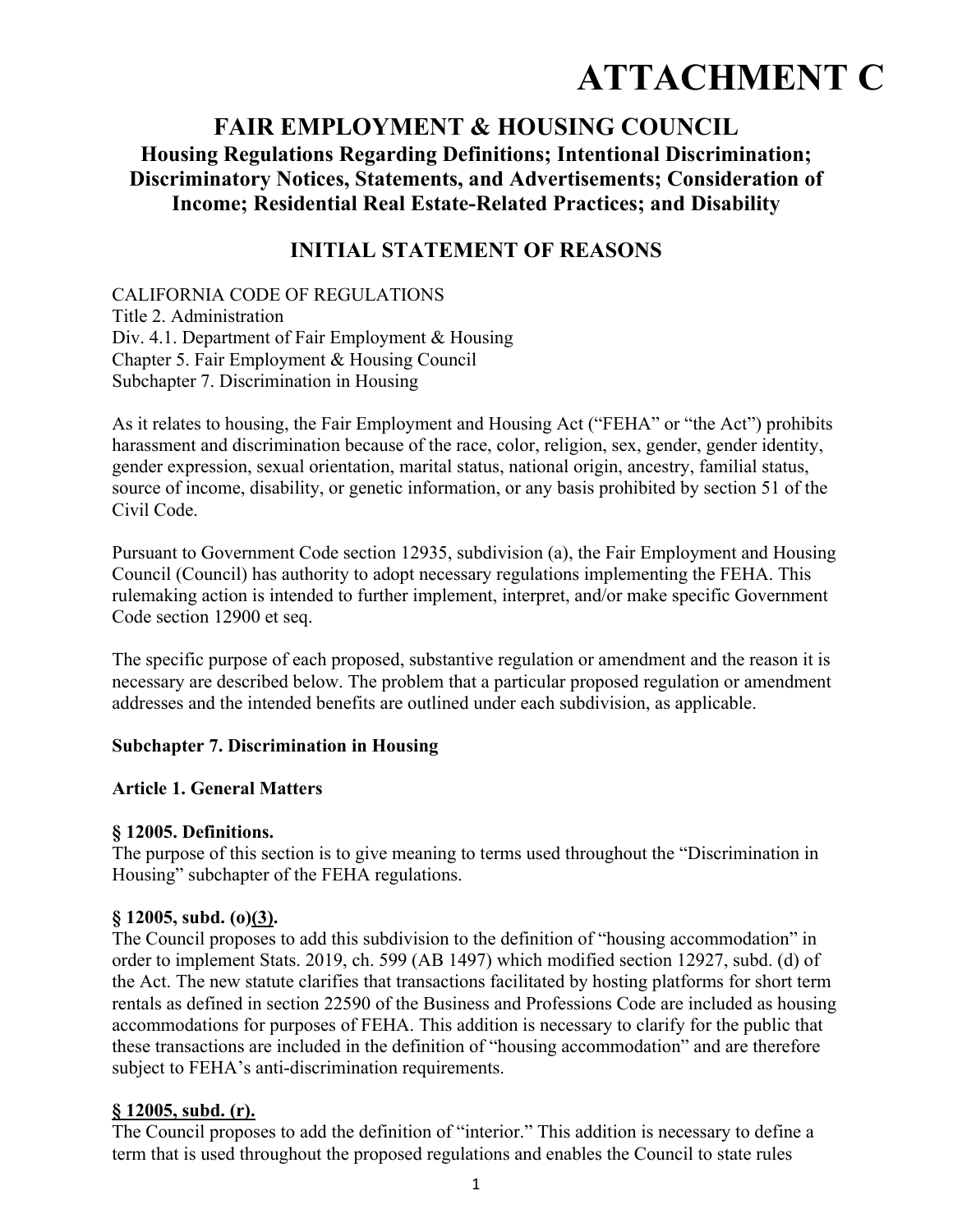succinctly rather than provide a definition mid-sentence. See, e.g., proposed sections 12179 (Denial of Reasonable Accommodation or Modification; and 12181 (Other Requirement or Limitations in the Provision of Reasonable Modifications; and Examples).

Addition of the subdivision is also necessary to comply with Government Code section 12955.6, Construction with other laws, which provides, in relevant part: "Nothing in this part shall be construed to afford to the classes protected under this part, fewer rights or remedies than the federal Fair Housing Amendments Act of 1988 (P.L. 100-430) and its implementing regulations (24 C.F.R. sections 100.1 et seq.)." See, e.g., 24 C.F.R. sections 100.201 (Definition of "interior") and 100.203(a), revised November 24, 2008; HUD Notice of Final Rule: "Implementation of the Fair Housing Amendments Act of 1988," (HUD Notice of Final FHAA Rule), 54 Fed. Reg. 3232-01 at 3232, 3234, 3245, 3247-3249, and 3288-3289 (January 23, 1989), 1989 WL 272684; and 42 U.S.C. section 3604(f)(3)(A).

## **§ 12005, subd. (t) and (aa).**

The Council proposes to add the definition of "military or veteran status," and to revise the definition of "Protected bases" and "protected classes." These additions are necessary due to the legislature's inclusion of military or veteran status as a protected category in FEHA pursuant to Stats. 2019, ch. 601 (SB 222). The new term is used throughout the proposed regulations as a component of "protected classes" and "protected bases," and the new and revised definitions enable the Council to state rules succinctly rather than provide a definition mid-sentence. See, e.g., proposed revised section 12005, subd. (aa) (definition of "protected bases or protected classes,") and proposed section 12050 (Discriminatory Practices). The definition adds examples to each of the branches of military service for clarity. The statute also clarifies that members or former members are covered regardless of duty status or discharge status since the Legislature did not limit the definition in any manner and since the purpose of the Act as stated in Government Code section 12920 is to provide effective remedies for discriminatory practices in housing.

## **§ 12005, subd. (tv)(2)**.

The Council proposes to add this subdivision to the definition of "owner" in order to implement Stats. 2019, ch. 599 (AB 1497) which modified section 12927, subd. (d) of the Act. This bill clarified that transactions facilitated by housing platforms for short term rentals as defined in section 22590 of the Business and Professions Code are included as housing accommodations for purposes of FEHA. This addition is necessary to clarify that a person who offers a housing accommodation as defined in section  $12005(o)(3)$  pursuant to a transaction facilitated by a hosting platform is an "owner" for purposes of FEHA.

## **§ 12005, subd. (wy).**

The Council proposes to use "housing accommodation" instead of "building" in the definition of "premises." This substitution is necessary to clarify what constitutes "premises" because the premises of a housing accommodation may include multiple buildings, such as a multifamily housing complex where common use areas such as a workout space or community room are in separate buildings. This revision is also necessary to clarify a term that is used in the statute and throughout the proposed regulations and enables the Council to state rules succinctly rather than provide a definition mid-sentence. See, e.g., subdivision 12005(b) (definition of "adverse action"), proposed revisions to subsection 12176 (Reasonable Accommodations and Reasonable Modifications), and proposed section 12181 (Other Requirements or Limitations in the Provision of Reasonable Modifications; and Examples).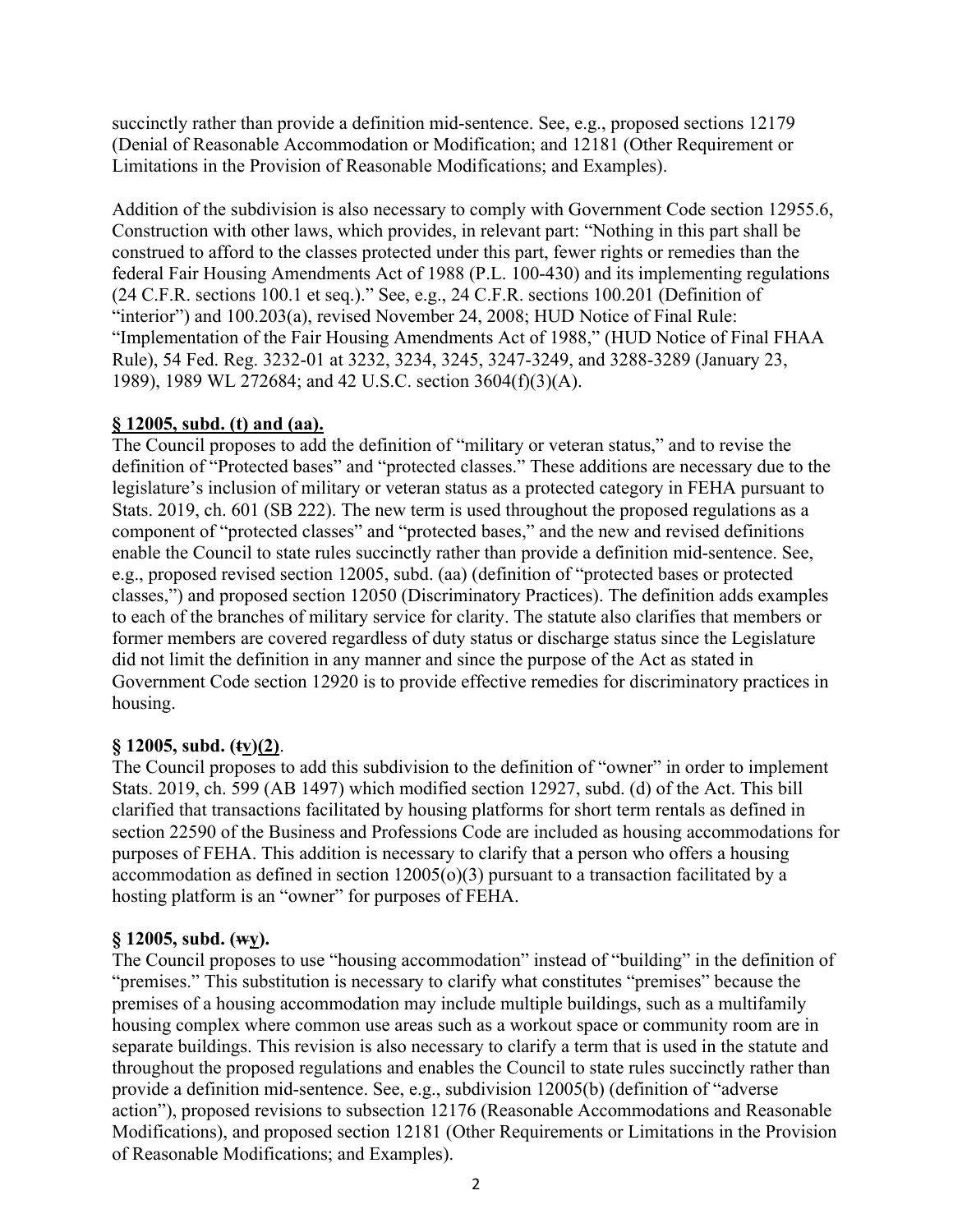## **§ 12005, subd. (eegg).**

The Council proposes to revise the definition of "substantial interest" by adding a crossreference to the provision in which it is used in section  $12062(a)(1)$ . This addition is a nonsubstantial change necessary to clarify the meaning of this technical term.

#### **§ 12005, subd. (hh).**

The Council proposes to add the definition of "substantial purpose" and add a cross-reference to the provision in which it is used in section  $12062(b)(1)$ . The phrase "substantial purpose" is defined as "the purpose is integral to the non-business establishment's institutional mission." Section 12062(b)(1) sets out one of the elements of a legally sufficient justification for a practice with a discriminatory effect for a nonbusiness establishment. That subdivision, which is an existing regulation and not part of this rulemaking action, provides that a business establishment must establish that its practice "is necessary to achieve one or more substantial, legitimate, nondiscriminatory purposes of the nonbusiness establishment." While the phrase "substantial purpose" itself is not used in the regulations, this definition combines with the definitions of "legitimate" in section  $12005(r)$  and "nondiscriminatory" in section  $12005(s)$  to articulate each of the parts of this element. This addition is necessary to clarify the meaning of this technical term and enables the Council to state rules succinctly rather than provide a definition mid-sentence.

#### **Article 3. Intentional Discrimination**

The Council proposes to add this article to implement section 12955.8(a) of the Act regarding the legal rights and duties of the public with regard to intentional discrimination under the Act. The legislature initially added this section by Stats. 1993, c. 1277 (AB 2244).

#### **§ 12040. Definitions.**

The purpose of this section is to give meaning to terms used throughout the "Intentional Discrimination" article of the regulations.

# **§ 12040, subd. (a).**

The Council proposes to add that "'Intentional discrimination' means 'intentional violation' as defined in section 12955.8(a) of the Act." Section 12955.8(a) of the Act provides: "Proof of an intentional violation of this article includes, but is not limited to, an act or failure to act that is otherwise covered by this part, that demonstrates an intent to discriminate in any manner in violation of this part. A person intends to discriminate if [any protected status] is a motivating factor in committing a discriminatory housing practice even though other factors may have also motivated the practice." This addition is necessary to clarify the meaning of this technical term used throughout this article and to fully implement Government Code section 12955.8(a). The Council used "intentional discrimination" instead of "intentional violation" because the latter is subject to misinterpretation and the former is the term used by practitioners. However, this is a nonsubstantial word choice and does not impact the underlying meaning.

## **§ 12040, subd. (b).**

The Council proposes to add the definition of "motivating factor." Section 12955.8(a) of the Act specifically incorporates "motivating factor" in its definition of intentional discrimination. The proposed definition comes from *Caldwell v. Paramount Unified School Dist.* (1995) 41 Cal.App.4th 189, 199. See *McDonald v. Coldwell Banker*, 543 F.3d 498, 504 (9th Cir. 2008) (citing *Caldwell v. Paramount Unified Sch. Dist.* favorably for this definition.) This addition is necessary to clarify the meaning of this technical term by incorporating relevant case law.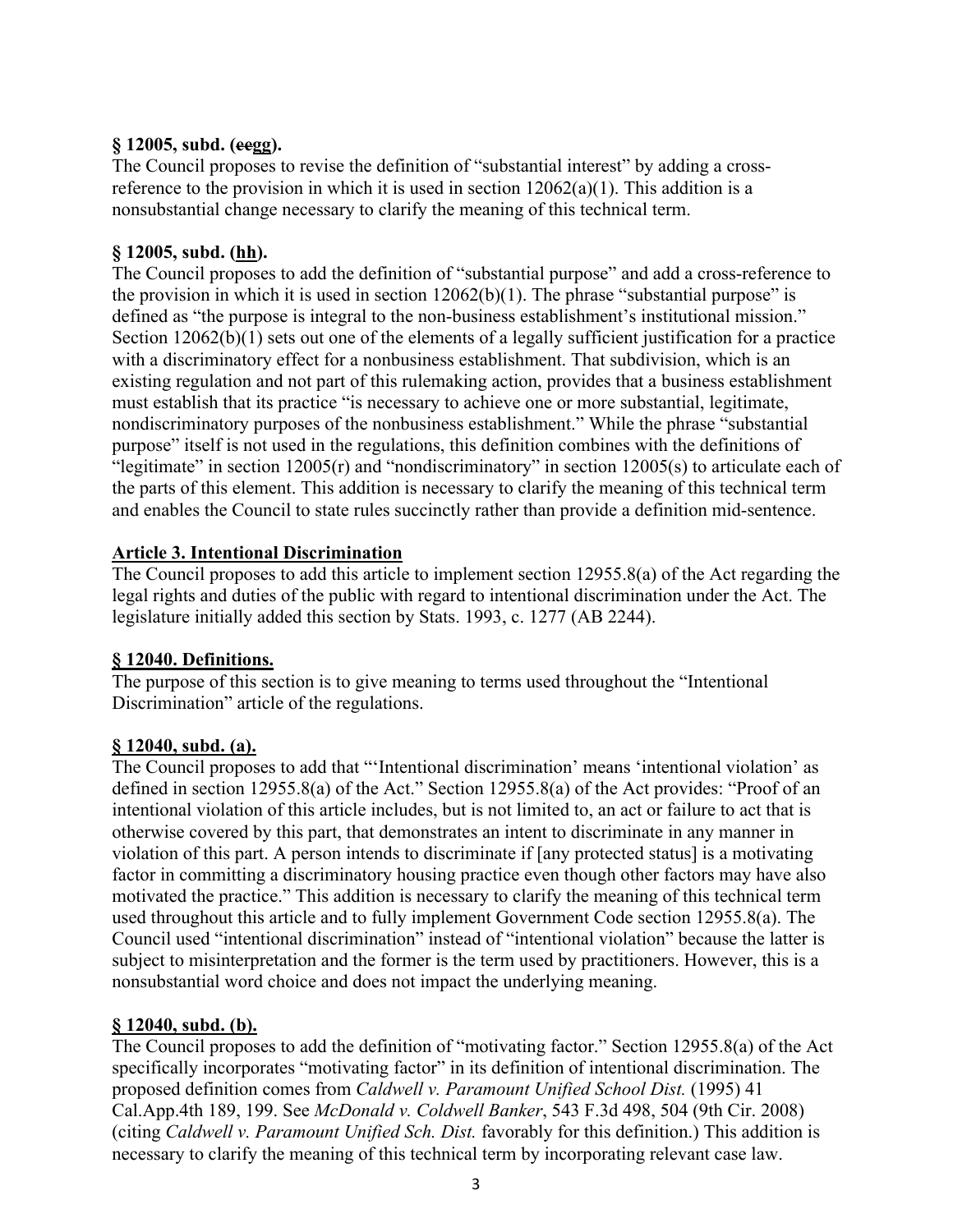Further, this subdivision relies on cases interpreting the federal Fair Housing Act (FHA), the Rehabilitation Act, and the Americans with Disabilities Act. *Auburn Woods I Homeowners Ass'n v. Fair Employment and Housing Com'n* 121 Cal.App.4th 1578, 1591 (2004) ("Courts often look to cases construing the FHA, the Rehabilitation Act of 1973, and the Americans with Disabilities Act of 1990 when interpreting FEHA." ("*Auburn Woods I.*")

## **§ 12041. Intentional Discrimination Practices.**

The purpose of this section is to identify practices that violate section 12955.8(a) of the Act.

#### **§ 12041, subd. (a).**

The Council proposes to add this subdivision to identify practices that violate section 12955.8(a) of the Act. Subdivision (a) is necessary to state the basic rule that "practices that are motivated by discriminatory intent" violate the Act.

#### **§ 12041, subd. (b).**

The Council proposes to add subdivision (b) to set out the general liability rule, using language directly from section 12955.8(a) of the Act. Section 12955.8(a) of the Act explicitly prohibits "intentional discrimination" using the following language: "A person intends to discriminate if [a protected basis] is a motivating factor in committing a discriminatory housing practice even though other factors may have also motivated the practice." In *Harris v. City of Santa Monica*, the California Supreme Court affirmed that FEHA's provision for intentional discrimination in *housing* is different from its provision for intentional discrimination in the *employment* context. In the employment context, proof of intentional discrimination requires proof that the illegitimate criterion was a "substantial motivating factor." (*Harris*, 56 CA 4th 203, 217-218 (2013)). The court declined to treat intentional discrimination in employment the same as in housing because of the specific statutory language in section 12955.8(a) of the Act. (*Ibid*.)

FEHA's liability rule for intentional discrimination in the housing context is also different from how courts have interpreted the federal Fair Housing Act's prohibition of "disparate treatment." The federal Fair Housing Act does not include language specifically prohibiting "intentional discrimination." Courts have universally interpreted the phrase "because of" (e.g. 42 U.S.C. 3604(a) and (b)) to ban "disparate treatment," and courts have developed liability rules applying this prohibition. In the absence of regulations interpreting and implementing section 12955.8(a) of the Act, some case law, e.g. *Walker v. City of Lakewood*, 272 F.3d 1114 (9th Cir. 2001), *cert. denied* 535 U.S. 1017 (2002), interpreted FEHA's prohibition of intentional discrimination as being the same as the federal Fair Housing Act. However, the explicit language of section 12955.8(a) differs from the liability rules that some courts have developed to apply the federal Fair Housing Act. In particular, some courts have interpreted the federal Fair Housing Act's prohibition against disparate treatment to allow a "mixed motive defense," first articulated in the federal employment context in *Price Waterhouse v. Hopkins* (490 U.S. 228 (1989)). FEHA is more protective of members of protected classes and does not allow a "mixed motive defense" because it explicitly only requires a complainant to prove that any protected status "is a motivating factor in committing a discriminatory housing practice *even though other factors may have also motivated the practice*." (Emphasis added.) Accordingly, this section is necessary to clarify what constitutes unlawful conduct under FEHA.

This subdivision is also necessary because of the specific language of section 12955.8(a) of the Act and to comply with section 12955.6 of the Act (which provides, in relevant part: "This part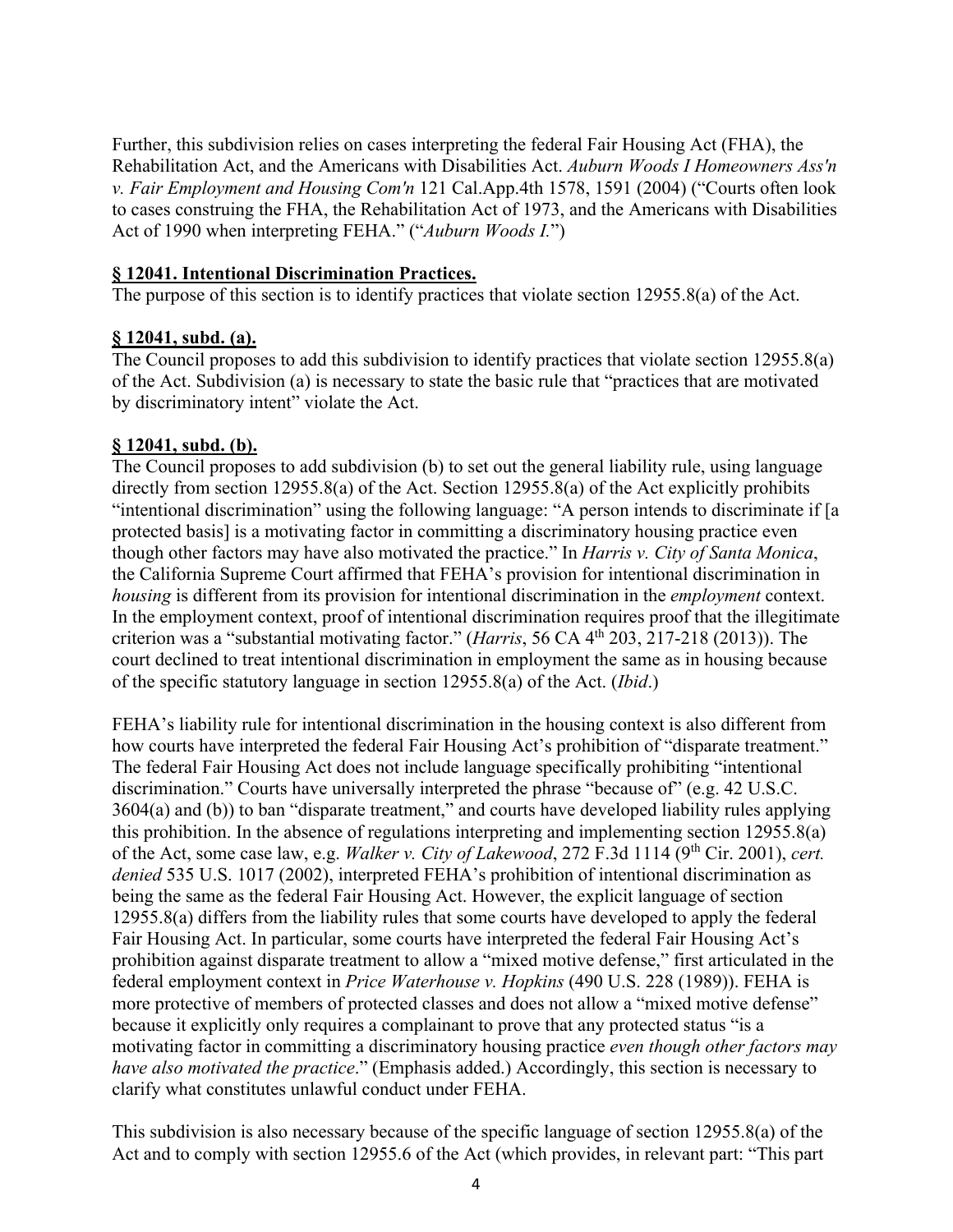may be construed to afford greater rights and remedies to an aggrieved person than those afforded by federal law and other state laws"). These regulations interpret and implement section 12955.8(a) of the Act to be more protective of members of protected classes than the federal Fair Housing Act.

Subdivision (b) also explains that "proving that discriminatory intent is a motivating factor does not require proof of personal prejudice or animus…." This is a well-settled rule in case law interpreting the federal Fair Housing Act. See, e.g., *Community Services, Inc. v. Wind Gap Mun. Authority*, 421 F.3d 170, 177 (3d Cir. 2005); *Village of Bellwood v. Dwivedi*, 895 F.2d 1521, 1530–31 (7th Cir. 1990). This addition is necessary to clarify what constitutes unlawful conduct.

## **§ 12042. Burdens of Proof and Types of Evidence in Intentional Discrimination Cases.**

The purpose of this section is to specify the burdens of proof that each party bears in intentional discrimination cases and to explain the different liability rules that apply when either direct evidence or indirect evidence (or circumstantial evidence) is used to prove a violation.

## **§ 12042, subd. (a).**

The Council proposes to add this subdivision to specify a complainant's burden in an intentional discrimination case. This addition is necessary to clarify what a complainant must prove in an intentional discrimination case by accurately implementing section 12955.8(a) of the Act.

## **§ 12042, subd. (b).**

The Council proposes to add this subdivision to explain that intentional discrimination can be proved either through direct evidence or indirect evidence (sometimes called circumstantial evidence). Section 12955.8(a) of the Act specifically provides: "An intent to discriminate may be established by direct or circumstantial evidence." This addition is necessary to fully implement the statute and clarify that intentional discrimination can be proved by either kind of evidence.

## **§ 12042, subd. (c).**

The Council proposes to add this subdivision to define "direct evidence" and to explain what is required to establish liability as a matter of law in a direct evidence case. See *Department of Fair Employment and Housing v. Superior Court*, 99 Cal.App. 4<sup>th</sup> 896, 904 (2002) (if defendants admitted to rejecting applicants based upon race or marital status, DFEH's investigation could end there). In a direct evidence case, the liability is established directly and, if the evidence is believed by the fact finder, there is no defense. The subdivision further describes two situations in which direct evidence can establish liability as a matter of law. This addition is necessary to incorporate the case law on "direct evidence" and clarify the meaning of "direct evidence" and the complainant's burden of proof in a direct evidence case.

## **§ 12042, subd. (d).**

The Council proposes to add this subdivision to explain the burdens of proof in cases involving indirect (or circumstantial) evidence of discrimination. Overall, this subdivision is necessary to clarify parties' burdens in an indirect evidence case. This type of intentional discrimination claim employs a "burden-shifting" framework which requires specific explanation. In contrast to a direct evidence case under 12042(c), a complainant in an indirect evidence case must introduce evidence that logically raises an inference that the challenged practice is motivated by discriminatory intent.

Subdivision 12042(d)(1) articulates the complainant's initial burden to establish a "prima facie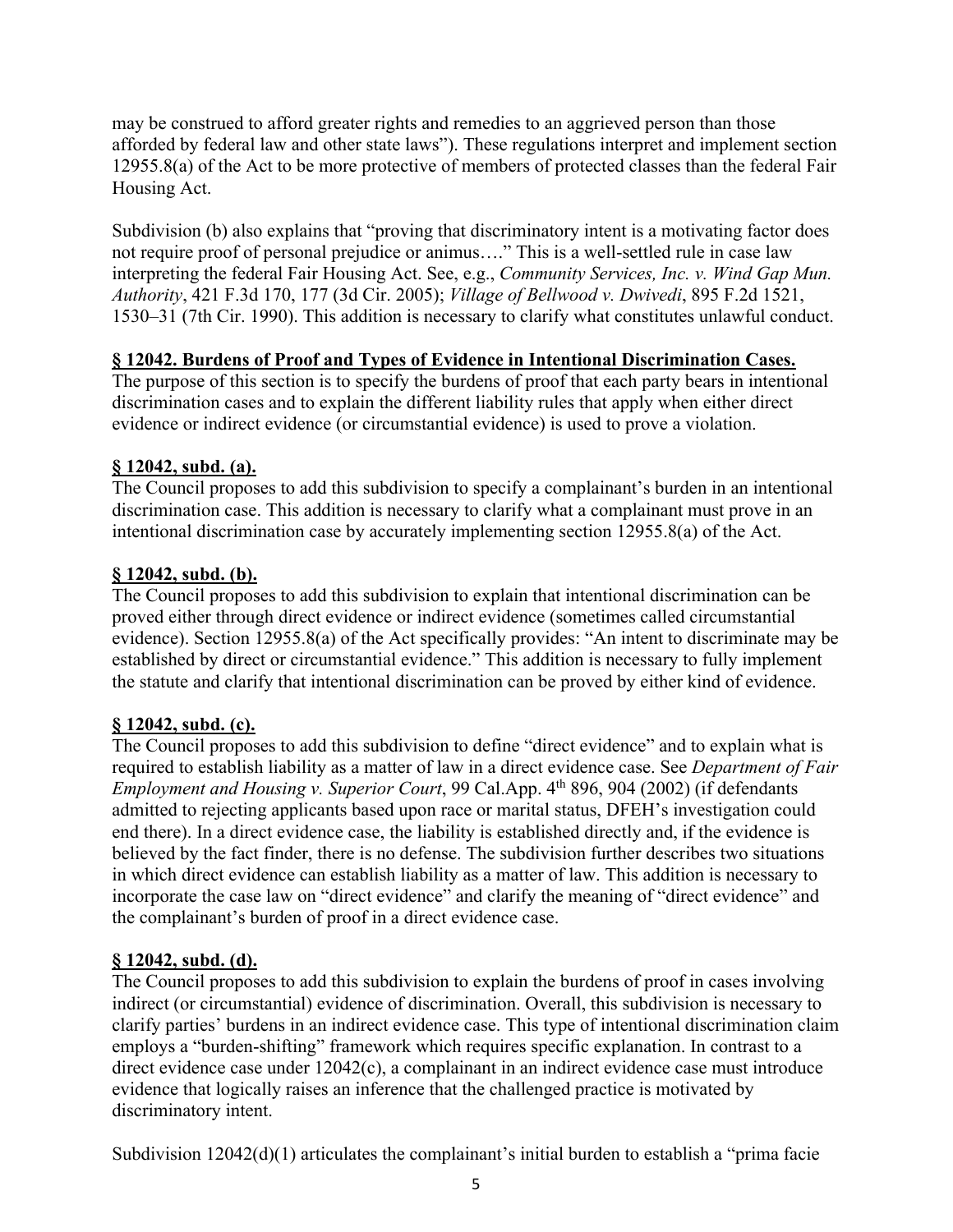case." The proposed subdivision states that the specific elements of a prima facie case will vary depending upon the particular facts. This flexibility is necessary to encompass all of the types of housing situations in which an intentional discrimination claim can be brought, including landlord-tenant cases, cases involving homeowner associations, municipal land use cases, mortgage discrimination cases, and others. See, e.g., *U.S. v. Badgett*, 976 F.2d 1176, 1178–79 (8th Cir. 1992) ("The elements of a prima facie case of discrimination will vary from case to case, depending on the allegations and the circumstances.") See *Auburn Woods I* at 1591.

Nonetheless, a prima facie case will include three specific elements as outlined in subdivisions 12042(d)(1)(A)-(C). Subdivision 12042(d)(1)(A) identifies the first element, *viz*. that the injured individual(s) are members of a protected class, including under section 12955(m) of the Act which includes "a perception that the person has any of the characteristics [of any protected class] or that the person is associated with a person who has, or is perceived to have, any of those characteristics." This element is necessary because the Act is intended to protect members of protected classes broadly understood from housing discrimination. Subdivision12042(d)(1)(B) identifies the second element, *viz*. that the injured individual(s) were subject to adverse action regarding a housing opportunity or may be subject to such adverse action. This element is necessary because there must be an adverse action or a potential adverse action to constitute a violation of the Act. Subdivision 12042(d)(1)(C) identifies the third element, *viz*. that the injured individual(s)' status as a member of a protected class was or is a motivating factor for the adverse action. This element is necessary because the Act requires a complainant to prove this linkage in order to establish an intentional discrimination violation.

Subdivision  $12042(d)(2)$  explains that if a complainant meets the burden under subdivision  $12042(d)(1)$ , then the burden shifts to the respondent to defend against the inference of intentional discrimination that the complainant's evidence has raised. This subdivision is necessary to explain that the nature of the respondent's burden is to "produce evidence" that the challenged practice was solely motivated by a legitimate, nondiscriminatory reason. Complainants must produce and introduce admissible evidence regarding the motivation for the adverse action. That evidence must show that the sole motivation for the adverse action was "legitimate" (as defined in section  $12005(r)$ ) and "nondiscriminatory" (as defined in  $12005(s)$ ). The burden to show that the motivation was the "sole motivation" is the logical corollary of the fact that section 12955.8(a) of the Act explicitly only requires a complainant to prove that any protected status "is a motivating factor in committing a discriminatory housing practice *even though other factors may have also motivated the practice*." (Emphasis added.)

Subdivision 12042(d)(3) explains the burden that the complainant bears if the respondent meets its burden under subdivision 12042(d)(2). This subdivision is necessary to explain that the complainant must show that the nondiscriminatory reason for the adverse action proffered by the respondent is either pretextual or false. The proposed subdivision provides one example of evidence that would be relevant to prove pretext and one example of evidence that would be relevant to prove that the proffered reason is false.

Subdivision  $12042(d)(4)$  is necessary to explain the overall extent of a complainant's burden rather than a step in the burden-shifting analysis like the previous subdivisions. It further clarifies that the complainant's burden is not to prove that every individual who participated in the practice was motivated by discriminatory intent. Rather, a complainant must prove only that a person performed an act motivated by discriminatory intent, that the act was intended to cause an adverse action, and that the ultimate decision maker relied on the act in making the final decision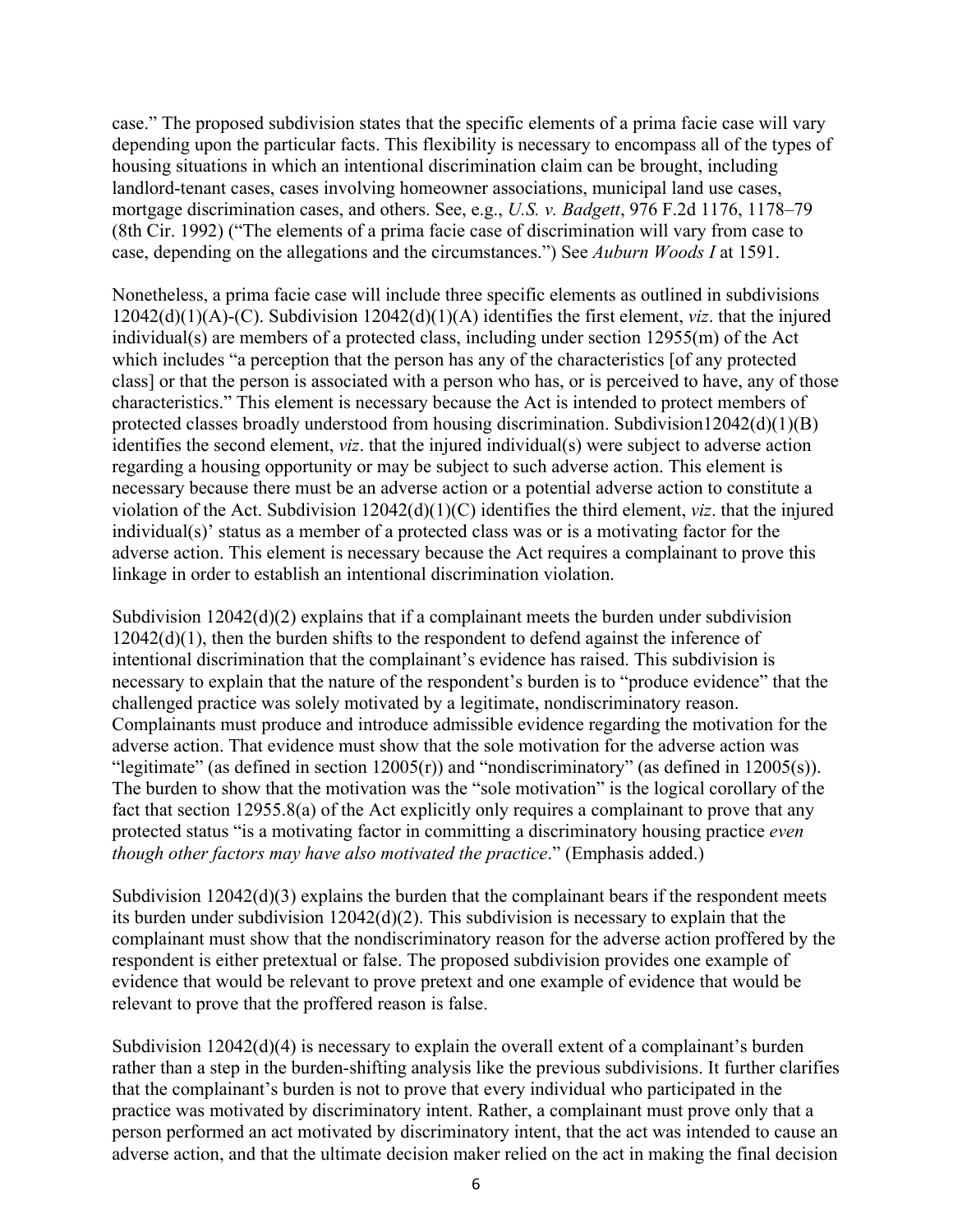to take an adverse action against the complainant.

## **§ 12042, subd. (e).**

The Council proposes to add this subdivision in order to clarify the liability rule in intentional discrimination cases. As explained in section 12041(b) above, section 12955.8(a) of the Act explicitly only requires a complainant to prove that any protected status "is a motivating factor in committing a discriminatory housing practice even though other factors may have also motivated the practice." Therefore, it does not require that the complainant prove that the protected status was the *sole* motivating factor. And, unlike some cases applying the federal antidiscrimination law in employment and housing cases, FEHA does not allow for a "mixed motive" defense because it explicitly provides that a violation occurs if any protected status "is a motivating factor in committing a discriminatory housing practice *even though other factors may have also motivated the practice*." (Emphasis added.) This addition is necessary to clarify what constitutes the basis for legal liability under section 12955.8(a) of the Act and to distinguish it from some case law in federal antidiscrimination employment and housing cases which have applied different liability rules.

## **§ 12042, subd. (f).**

The Council proposes to add that the "complainant retains the ultimate burden of persuasion on the discriminatory motivation throughout the case." This addition is necessary to clarify the ultimate burden of proof in a case under the Act.

## **§ 12042, subd. (g).**

The Council proposes to add that "[i]f a respondent demonstrates that a practice challenged as causing a discriminatory effect in Article 7 is supported by a legally sufficient justification, as defined in section 12062, such a demonstration does not constitute a defense against a claim of intentional discrimination under this Article." This addition is necessary to avoid possible confusion between an *intentional discrimination claim* and a *discriminatory effect claim* by clarifying that a defense to a discriminatory effect claim under section 12062 will not constitute a defense to an intentional discrimination claim under this article.

## **Article 6. Discriminatory Advertisements, Statements, and Notices**

The Council proposes to add this article to implement section 12955(c) of the Act. This article complies with Government Code section 12955.6, which provides, in relevant part: "Nothing in this part shall be construed to afford ... fewer rights or remedies" than federal fair housing law. See 42 U.S.C. section 3604(c) and 24 C.F.R. section 100.75, effective March 12, 1989.

## **§ 12050. Discriminatory Practices.**

The purpose of this section is to set out the general rule regarding notices, statements, and advertisements that are unlawful because they are discriminatory under section 12955(c) of the Act.

## **§ 12050, subd. (a).**

The Council proposes to add that "it shall be unlawful for a person to make, print or publish, or cause to be made, printed or published, any notice, statement, or advertisement with respect to the sale or rental of a dwelling which indicates any preference, limitation or discrimination because of" a characteristic protected by the Act. This subdivision is necessary to set out the general rule regarding notices, statements, and advertisements that are unlawful because they are discriminatory under section 12955(c) of the Act.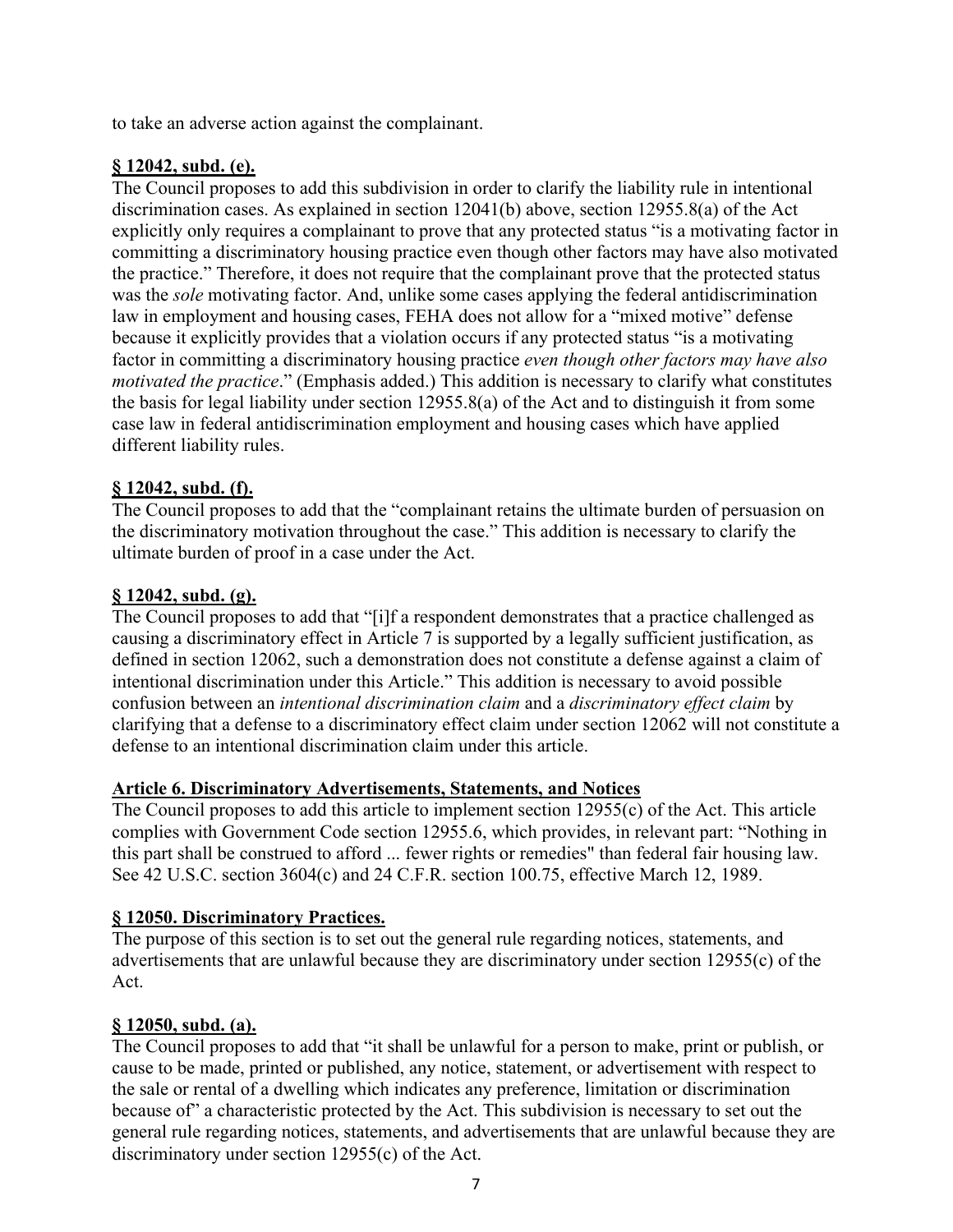#### **§ 12050, subd. (b).**

The Council proposes to add this subdivision to set out what must be proven to constitute liability for an unlawful notice, statement, or advertisement. This addition is necessary to clarify what needs to be proved to find liability under section 12955(c) of the Act. In particular, this subdivision identifies three required elements. Subdivision 12050(b)(1) articulates the first element which requires that the complainant show that the respondent made a notice, statement, or advertisement. This is a necessary element to hold any particular respondent liable for a violation of the Act. Subdivision 12050(b)(2) articulates the second element which requires that the complainant show that the notice, statement, or advertisement at issue was made with respect to the sale or rental of a housing accommodation. This is a necessary element to hold a respondent liable for a housing discrimination under the Act. Subdivision 12050(b)(3) articulates the third element which requires that the complainant show that the notice, statement, or advertisement at issue indicated a preference, limitation, or discrimination on the basis of a protected status. This element is necessary because the Act requires a complainant to prove this linkage in order to establish a violation. Notably, there is no requirement that the complainant be a member of a protected class in order to bring a complaint under this section of the Act. See, e.g., *Trafficante v. Metropolitan Life Ins. Co.*, 409 U.S. 205, 208-12 (1972).

This subdivision is also necessary to comply with Government Code section 12955.6, which provides, in relevant part: "Nothing in this part shall be construed to afford . . . fewer rights or remedies" than federal fair housing law. See *Auburn Woods I* at 1591.

## **§ 12050, subd. (c).**

The Council proposes to add this subdivision to set out the general liability rule for an unlawful notice, statement, or advertisement and to explain that section 12955(c) of the Act provides for a distinct basis for liability and therefore proof of discriminatory intent under Article 3 is not required. The liability rule that a notice, statement, or advertisement is discriminatory if it would suggest such a preference to an ordinary reader or listener is well-settled in federal Fair Housing law. See, e.g., *Ragin v. New York Times Co*., 923 F.2d 995, 999 (2d Cir.), *cert. denied*, 502 U.S. 821 (1991); *United States v. Hunter*, 459 F.2d 205, 215 (4th Cir.), *cert. denied*, 409 U.S. 934, (1972). In other words**,** section 12955(c) of the Act is essentially a "strict liability" statute: all that is required to establish liability is for the complainant to prove that the challenged notice, statement, or advertisement was made by the respondent, that the challenged notice, statement, or advertisement was made "with respect to the sale or rental of a housing accommodation" and that the challenged notice, statement, or advertisement "indicate" a discriminatory preference to an ordinary reader or listener. This addition is necessary to consolidate case law and clarify what must be shown to establish liability under this section of the Act.

This subdivision is also necessary to comply with Government Code section 12955.6, which provides, in relevant part: "Nothing in this part shall be construed to afford . . . fewer rights or remedies" than federal fair housing law. See also *Auburn Woods I* at 1591.

#### **§ 12050, subd. (d).**

The Council proposes to add this subdivision in order to further elaborate on what conduct is unlawful under section 12955(b) of the Act by identifying that it is unlawful to make or cause to be made any written or oral inquiry concerning a protected class, with the exception of source of income. Oral statements as well as written statements are subject to the proposed regulation. See 24 C.F.R. section 100.75(b), effective on March 12, 1989 ("The prohibitions in this section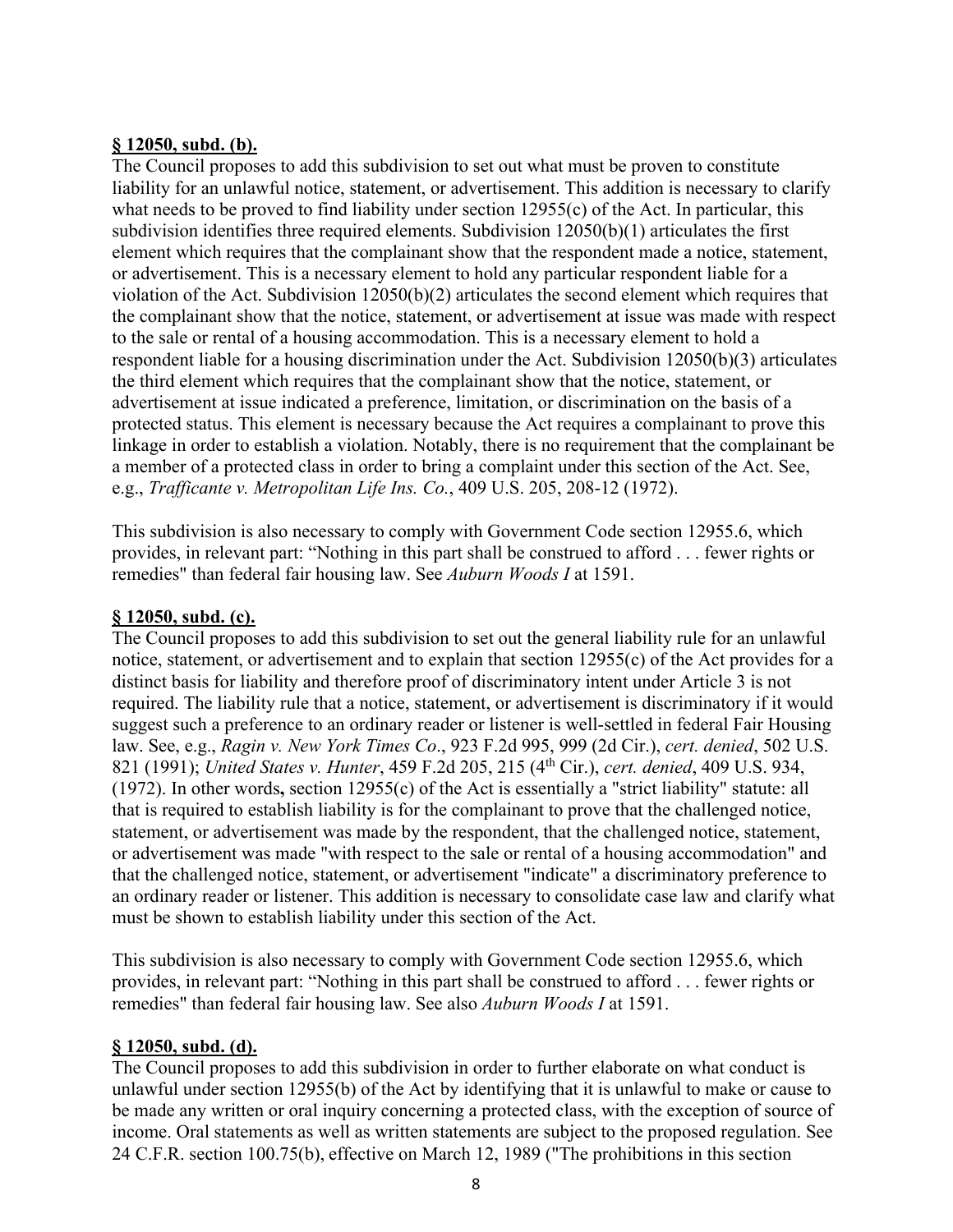[3604(c)] shall apply to all written or oral notices or statements by a person engaged in the sale or rental of a dwelling"). The proposed regulation is derived directly from section 12955(b) of the Act. Source of income is not included because section  $12955(p)(2)$  of the Act provides a statutory exception for a written or oral inquiry based upon source of income concerning the level or source of income. Section 12051(a) of the proposed regulations specifies this exception, and section 12141(b) of the proposed regulations further explains that exception. This addition is necessary to outline the scope of conduct is unlawful under section 12955(b) of the Act.

This subdivision is also necessary to comply with Government Code section 12955.6, which provides, in relevant part: "Nothing in this part shall be construed to afford . . . fewer rights or remedies" than federal fair housing law.

## **§ 12050, subd. (e).**

The Council proposes to add this subdivision to identify the broad scope of types and forms of statements and notices that are subject to the proposed regulation. Apart from exceptions specified in section 12051 of the proposed regulations, this section applies to all written or oral notices or statements by a person engaged in the sale or rental of a dwelling. The proposed regulation articulates an illustrative, but not exhaustive list of types and forms of notices, statements, and advertisements that are subject to the proposed regulation, including electronic notices, statements or advertisements. This addition is necessary to clarify and outline the wide variety of communications that are unlawful under section 12955(c) of the Act.

## **§ 12050, subd. (f).**

The Council proposes to add this subdivision to further elaborate on the scope of housing that is subject to the proposed regulation. In 42 U.S.C. section 3603(b) of the federal Fair Housing Act, Congress applied 42 U.S.C. section 3604(c) to dwellings that were otherwise exempt from the federal Fair Housing Act's prohibitions, *viz*. the exemptions for certain single-family house and certain rooms or units in multi-unit buildings of four units or less. See 42 U.S.C. sections  $3604(b)(1) - (2)$ . Section 12955(c) of the Act is the parallel provision of 42 U.S.C. section 3604(c). This subdivision is necessary to comply with section 12955.6 of the Act, which provides in relevant part: "Nothing in this part shall be construed to afford to the classes protected under this part fewer rights or remedies" than the federal Fair Housing Act. Therefore, apart from exemptions specified in the Act itself as specified in section 12051 of the proposed regulations, section 12050(a) must apply to notices, statements, and advertisements for any housing accommodation. This addition is necessary to clarify the scope of housing accommodations that are subject to the proposed regulation banning discriminatory statements.

#### **§ 12050, subd. (g).**

The Council proposes to add this subdivision to further elaborate specific examples of notices, statements, and advertisements that are prohibited as discriminatory under the proposed article.

The Council proposes to add subdivision  $12050(g)(1)$  to identify types of media and formats that are subject to the prohibition of section 12050(a), including words, phrases, photographs, illustrations, symbols, or forms and that any such form of communication violates the Act if it conveys that a housing accommodation is or is not available to a particular group of persons based upon their protected status. See 24 C.F.R. section 100.75(c)(1), effective on March 12, 1989. This addition is necessary to clarify for the public that the prohibition against discriminatory notices, statements, and advertisements extends beyond oral and written words and that messages regarding availability or non-availability based upon protected status violate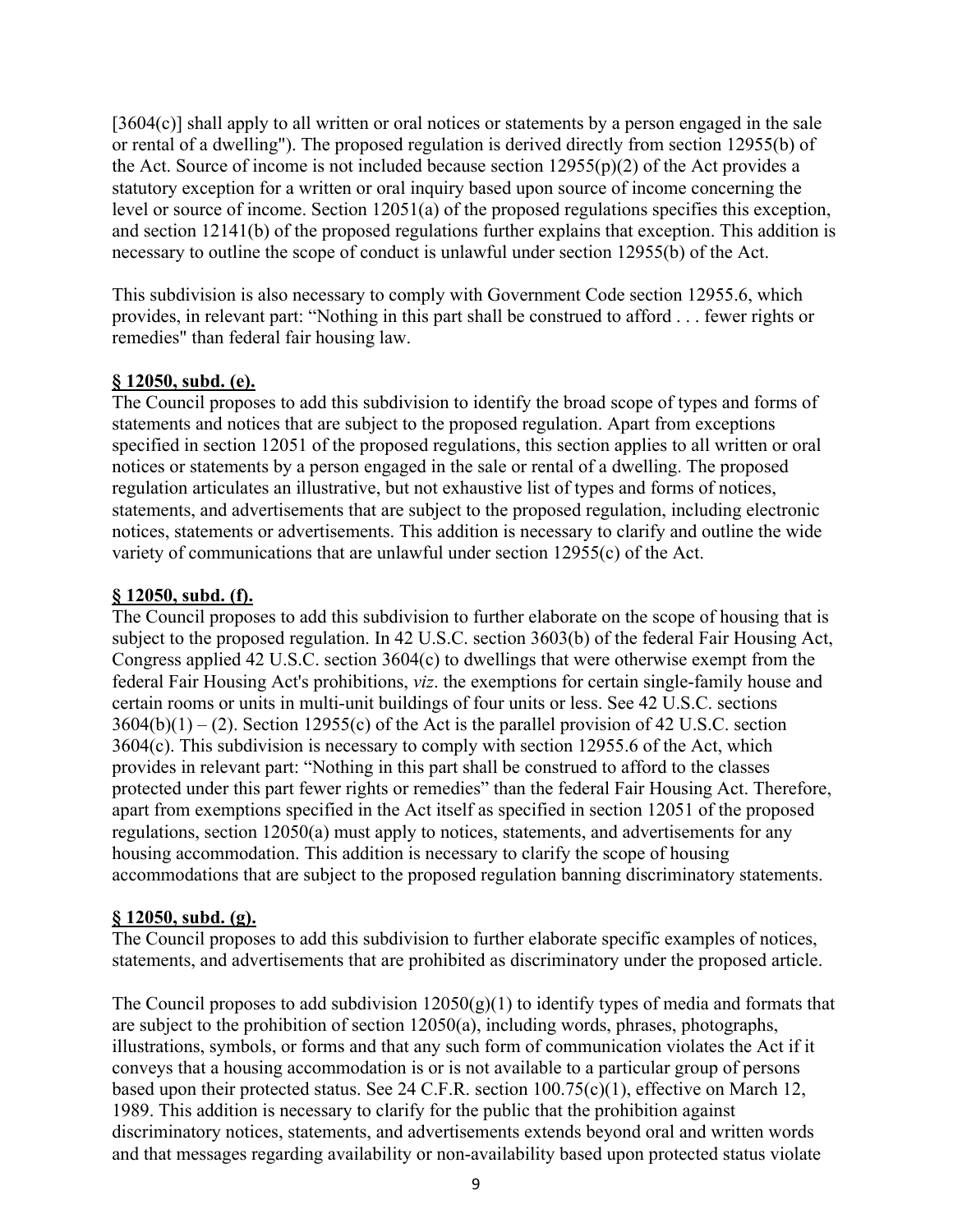the Act. This subdivision is also necessary to comply with Government Code section 12955.6, which provides, in relevant part: "Nothing in this part shall be construed to afford . . . fewer rights or remedies" than federal fair housing law.

The Council proposes to add subdivision  $12050(g)(1)(A)$  to specify that words or phrases that *explicitly* express a discriminatory preference or limitation are unlawful under section 12050(a) because their meaning is clear and not susceptible to any other interpretation. The proposed subdivision provides a non-exhaustive list of examples of such unlawful words and phrases. This addition is necessary to clarify for the public that particular formulations of words and phrases can be unlawful *per se* and are not subject to analysis under the "ordinary reader or listener" standard discussed above in subdivision (c) because their meanings are plain on their face. The Council proposes to add subdivision 12050(g)(1)(B) to specify that words or phrases that *might* suggest a discriminatory preference are subject to the "ordinary reader or listener" standard and that they are unlawful if under this standard they are found to suggest a discriminatory preference in the context in which they are used. The proposed subdivision provides a nonexhaustive list of examples of such words and phrases regarding various protected classes. This addition is necessary to clarify that particular formulations of words and phrases whose meanings are not plain on their face are not unlawful *per se*, but they can be found to constitute unlawful discrimination under the "ordinary reader or listener" standard.

The Council proposes to add subdivision  $12050(g)(2)$  to explain that the prohibition against discriminatory statements applies to communications among agents, brokers, employees, prospective sellers or renters or any other persons with respect to the sale or rental of a housing accommodation. See 24 C.F.R. section 100.75(c)(2), effective March 12, 1989. This addition is necessary to clarify for the public that the prohibition extends to these communications and not just public notices, statements, and advertisements. This subdivision is also necessary to comply with Government Code section 12955.6, which provides, in relevant part: "Nothing in this part shall be construed to afford . . . fewer rights or remedies" than federal fair housing law.

The Council proposes to add subdivision  $12050(g)(3)$  to further elaborate on the situations to which the prohibition extends, specifically to the selection of media or locations for advertising for the sale or rental of dwellings. To the extent that a person's selection of media or locations for advertising have the effect of denying particular segments of the housing market information about housing opportunities based upon their protected status, this selection constitutes an unlawful practice. See 24 C.F.R. section 100.75(c)(3), effective March 12, 1989. This addition is necessary to clarify for persons making selections concerning media or locations for housing advertisements that their choices are subject to this regulation. This subdivision is also necessary to comply with Government Code section 12955.6, which provides, in relevant part: "Nothing in this part shall be construed to afford . . . fewer rights or remedies" than federal fair housing law.

The Council proposes to add subdivision  $12050(g)(4)$  to further elaborate on the situations to which the prohibition extends, specifically that refusing to publish advertising for the sale or rental of housing accommodations or requiring different charges or terms for such advertising based upon a protected status constitutes an unlawful practice. See 24 C.F.R. section 100.75(c)(4), effective March 12, 1989. This addition is necessary to clarify for persons making decisions about publishing advertisements for housing and setting the prices and terms of such advertising that their actions are subject to this regulation. This subdivision is also necessary to comply with Government Code section 12955.6, which provides, in relevant part: "Nothing in this part shall be construed to afford . . . fewer rights or remedies" than federal fair housing law.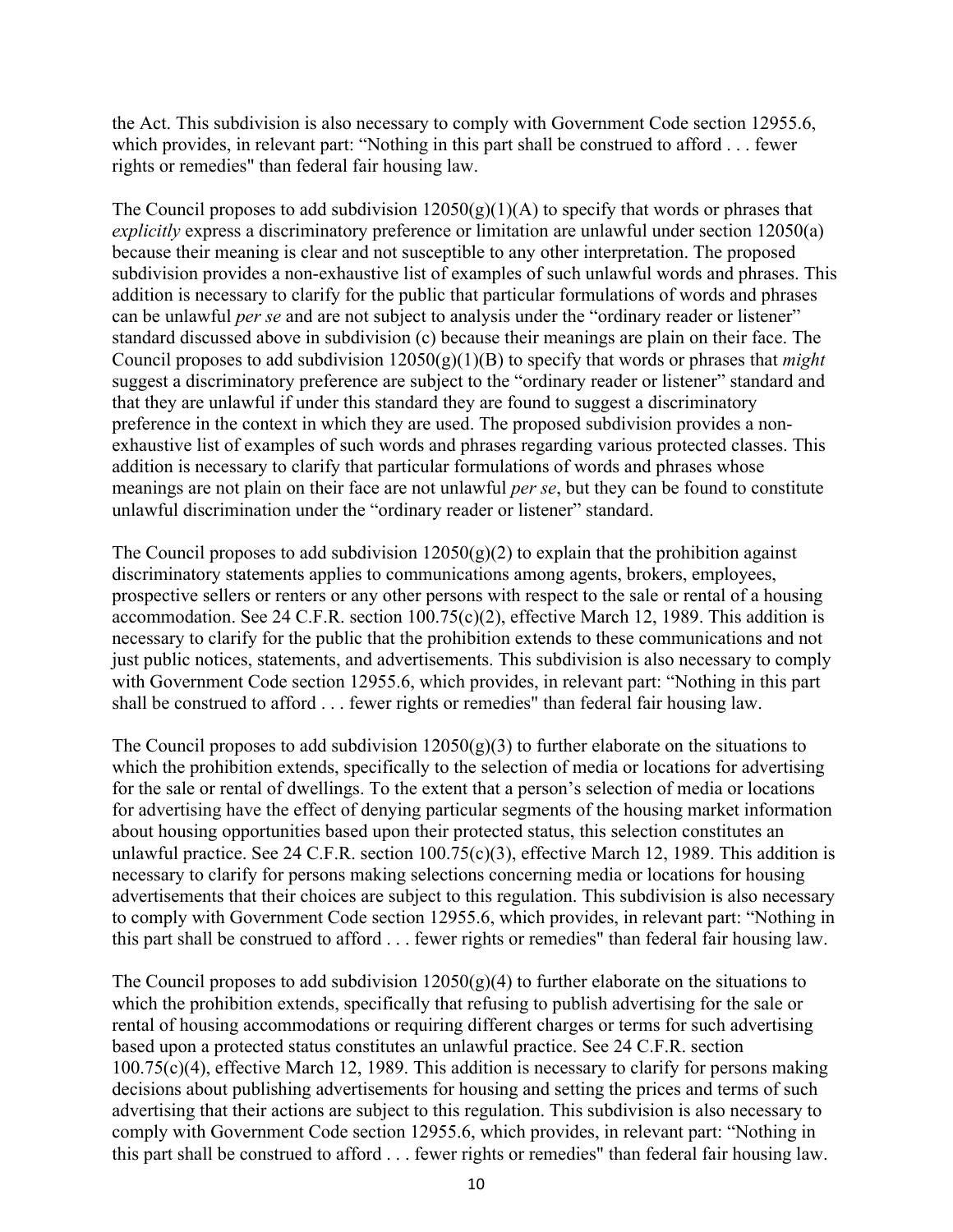The Council proposes to add subdivision  $12050(g)(5)$  to further elaborate on the situations to which the prohibition extends, and specifically in the context of real estate documents, adding or including language in any declaration, governing document, deed or similar document that expresses a preference, limitation, discrimination, or prohibition based on a protected class constitutes an unlawful practice. This includes any conduct in violation of section 12956.1 of the Act regarding discriminatory covenants. Language in such documents constitutes "words or phrases" under proposed section 12050(e). And if such words or phrases express a preference, limitation, discrimination or prohibition based on a protected class, making or creating the document constitutes an unlawful practice. This addition is necessary to clarify for persons creating or modifying such real estate documents that their actions in connection with creating or modifying such documents are subject to the prohibition on discriminatory notices, statements, and advertisements.

#### **§ 12051. Exceptions.**

The purpose of this section is to articulate specific exceptions to the general rule in proposed section 12050(a) providing for liability for discriminatory notices, statements, and advertisements.

#### **§ 12051, subd. (a).**

The Council proposes to add this subdivision to identify a particular statutory exception to the prohibition on discriminatory notices, statements, and advertisements related to source of income and to explain the scope of this exception. Section  $12955(p)(2)$  of the Act provides a statutory exception for a written or oral inquiry based upon source of income concerning the level or source of income. This proposed subdivision parallels section 12141(b) of the proposed regulations to explain that the scope of this exception extends to written or oral inquiries made in order to verify the amount and source of income stated in an application for a housing opportunity. This addition is necessary to clarify that this particular type of communication in this particular context is not a violation of the Act.

#### **§ 12051, subd. (b).**

The Council proposes to add that a "person sharing the living areas in a single dwelling unit" may advertise to "only to persons of one sex." This exception is specified in section  $12927(c)(2)(A)$  of the Act. This addition is necessary to clarify that this particular type of communication in this particular context is not a violation of the Act as it is a statutory exception.

#### **§ 12051, subd. (c).**

The Council proposes to add that a person may include a preference for a protected basis in a notice, statement, or advertisement "where eligibility for a government subsidized housing opportunity requires the person to consider the protected basis." This addition is necessary to ensure that these regulations do not conflict with applicable laws and regulations by which certain governmental housing programs are operated.

## **§ 12051, subd. (d).**

The Council proposes to add this subdivision to explain that this regulation does not apply in noncommercial personal roommate arrangements in which no money or other consideration is exchanged for the housing opportunity. This addition is necessary to ensure that this article is consistent with the holding in *Fair Housing Council of San Fernando Valley v. Roommates.com,*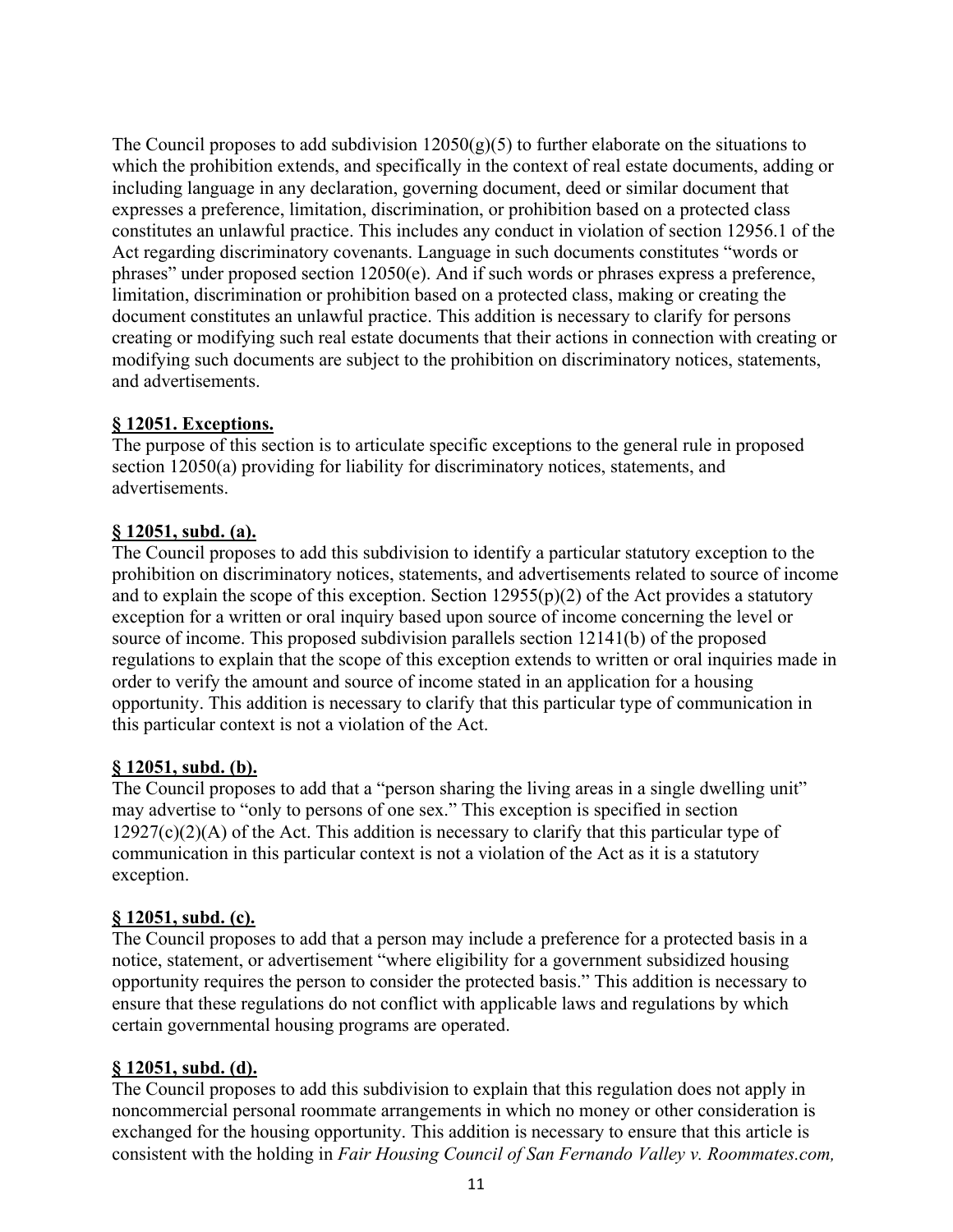*LLC*, 666 F.3d 1216, 1222 (9<sup>th</sup> Cir. 2012).

## **§ 12051, subd. (e).**

The Council proposes to add this subdivision to explain that this regulation does not apply in the context of housing for older persons which meets the requirements of section 12955.9 of the Act. For purposes of those housing opportunities, it is lawful for a person to state an age-based preference because age is an eligibility criterion for such housing. However, for purposes of this subdivision, the burden of proof that the housing qualifies as housing for older persons under section 12955.9 of the Act shall be on the respondent. This addition is necessary because a complete rendering of the rule prohibiting discriminatory notices, statements, and advertisements must include Government Code section 12955.9's exception.

## **§ 12052. Qualifying for Exemption.**

The purpose of this section is to outline Government Code section  $12927(c)(2)(A)$ 's "roomer" or "boarder" exemption. Specifically, the Council proposes to add "an owner-occupied singlefamily home with a single roomer or boarder is exempt from discrimination liability. In order to qualify for this exemption from discrimination liability, the person must comply with subdivision (c) of section 12955 and this article." This addition is necessary to clarify the conditions under which this statutory exemption will apply and because a complete rendering of the rule prohibiting discriminatory notices, statements, and advertisements must include Government Code section 12955.9's exception.

## **Article 12. Harassment and Retaliation**

## **§ 12120. Harassment.**

The purpose of this section is to proscribe harassment in accordance with Government Code sections  $12927(c)(1)$  and  $12955(a)$  and (f), to describe two main types of harassment, and to provide examples of what constitutes harassment. The Council proposes to make one nonsubstantial change: updating a cross-reference in subdivision (c)(7).

## **Article 13. Consideration of Income**

The Council proposes to add this article in order to implement two recent statutes enacted by the legislature regarding source of income discrimination: Stats. 2019, c. 600 (SB 329) and Stats. 2019, c. 601 (SB 222) which modified sections 12927.1 and  $12955(p)(1)$  of the Act. Section 1 of SB 329 provides: "It is the intent of the Legislature in enacting this act to provide a participant in a housing voucher program an opportunity to receive a thorough and fair vetting when they seek housing." Interpreting the prior FEHA provisions regarding source of income discrimination, *Sabi v. Sterling et al*, 183 Cal.App.4<sup>th</sup> 916 (2010) concluded that the refusal of a landlord to participate in the federal Section 8 program did not constitute a violation of FEHA's prohibition against source of income discrimination for the following reasons: (1) "Section 8 assistance payments were not paid to public housing agency as a representative of the tenant" (*Id*. at 933); (2) "Section 8 payments to the landlord were not included in tenant's income" (*Id*. at 933-934); and, (3) "'Income' for purposes of FEHA's prohibition against discrimination based on source of income, is not any benefit received by a person." (*Id.* at 934). SB 329, in effect, overruled *Sabi v. Sterling et al* on these points by providing specifically that "source of income" means "lawful, verifiable income paid … to a housing owner or landlord on behalf of a tenant," and by specifying that income paid "on behalf of a tenant" includes "federal, state, or local public assistance, and federal, state, or local housing subsidies, including, but not limited to, federal housing assistance vouchers issued under Section 8 of the United States Housing Act of 1937 (42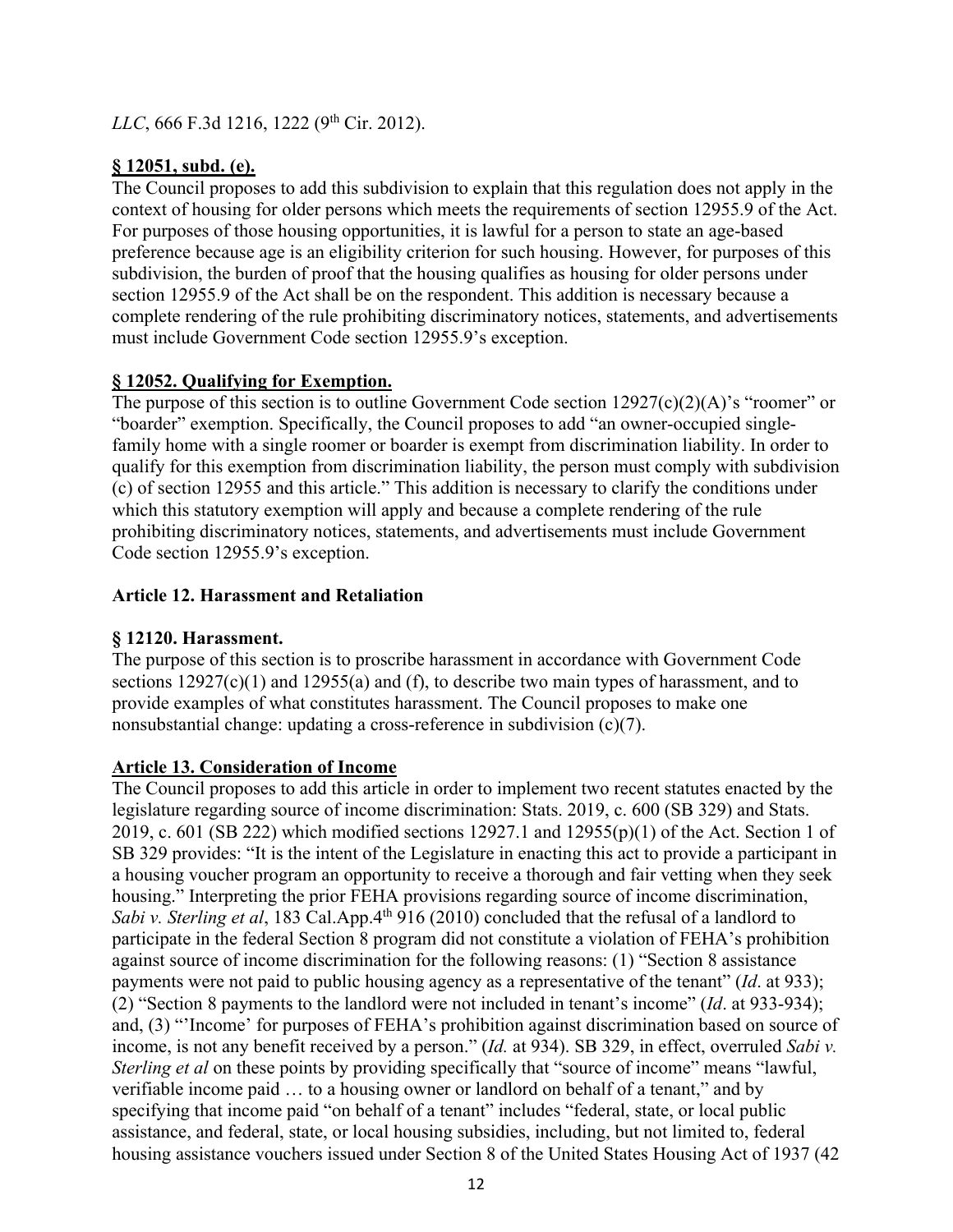U.S.C. Sec. 1437f)." Thus, these revisions to FEHA's prohibition against source of income discrimination require a landlord to provide a participant in a housing voucher program an opportunity to receive a thorough and fair vetting when they seek housing based upon other lawful factors when analyzing a rental application, including income eligibility, credit history and rental history, provided such review does not otherwise violate the Act.

## **§ 12140. Definitions.**

The purpose of this section is to give meaning to terms used throughout the regulations.

# **§ 12140, subd. (a).**

The Council proposes to add the definition of "lawful, verifiable income." The proposed subdivision provides a non-exhaustive list of examples of "lawful verifiable income." This addition is necessary to demonstrate the many types of "lawful, verifiable income" that are used to pay rent, give meaning to a term used throughout the regulations, and enable the Council to state rules succinctly rather than provide a definition mid-sentence.

## **§ 12140, subd. (b).**

The Council proposes to add the definition of "source of income." The proposed subdivision closely tracks the newly enacted statutory language to include three possible categories of sources of income. Section 12140, subd. (b)(1) defines any lawful, verifiable income paid directly to a tenant as a source of income. Section 12140, subd. (b)(2) defines any lawful, verifiable income paid to a representative of a tenant as a source of income. In addition, section 12140, subd. (b)(2) defines "a representative of a tenant" as "an individual or entity acting as the agent of the tenant for purposes of the tenant's obligation to pay rent." And, following the language of SB 222, section 12140, subd. (b)(2) also provides: "A housing owner or landlord is not considered a representative of a tenant unless the source of income is a federal Department of Housing and Urban Development Veterans Affairs Supportive Housing voucher." Section 12140, subd. (b)(3) defines any lawful, verifiable income paid to a housing owner or landlord on behalf of a tenant as a source of income, specifically including payments to owners or landlords by public housing authorities under Section 8 of the United States Housing Act of 1937 (42 U.S.C. section 1437f). In addition, this subdivision specifies that income paid on behalf of a tenant includes third-party payments made in any form consistent with section 1947.3 of the Civil Code. This addition is necessary to enumerate some of the many types of "source of income" covered by the rule, give meaning to terms used throughout the regulations, and enable the Council to state rules succinctly rather than provide a definition mid-sentence.

## **§ 12141. Source of Income in Rental Housing and Examples.**

The purpose of this section is to implement the Act's prohibition of source of income discrimination and to provide examples of its application.

## **§ 12141, subd. (a).**

The Council proposes to add this subdivision to provide the general liability rule for source of income discrimination. The proposed rule provides: "It is unlawful for a landlord or a landlord's agent to discriminate on the basis of the source of income by which a tenant pays part or all of their rent." This subdivision further clarifies that when analyzing whether an applicant has enough income to pay rent for a unit, a housing provider must consider all legal and verifiable sources of income paid to the tenant, to a representative of the tenant, or directly to the landlord on behalf of the tenant, including housing subsidies. This addition is necessary to state the basic rule in order to fully implement the Act and provide context for the subsequent provisions that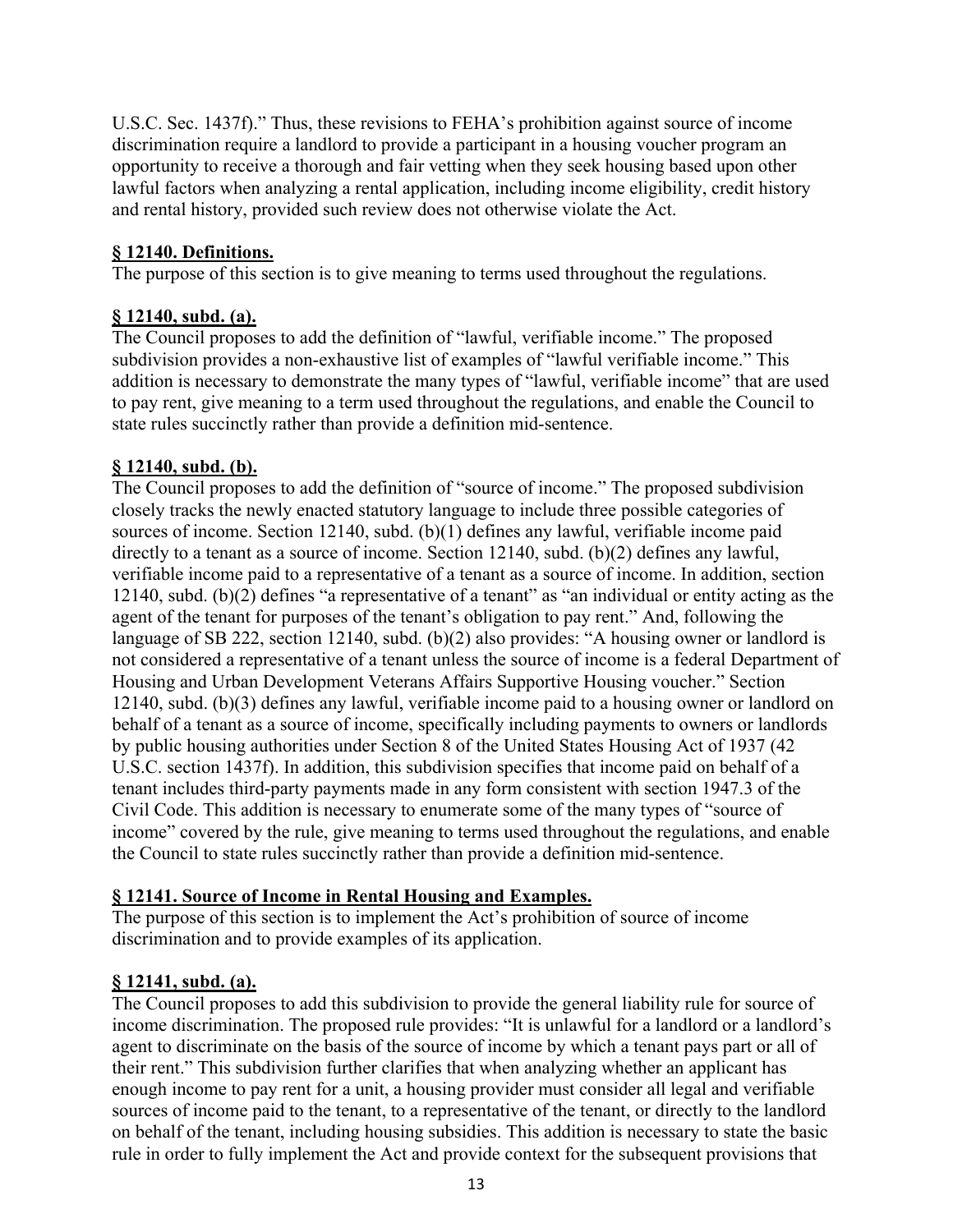contain examples, exemptions, and explanations of how to analyze the existence of source of income discrimination.

## **§ 12141, subd. (b).**

Section  $12955(p)(2)$  of the Act provides that, for purposes of section 12955, a written or oral inquiry based upon source of income concerning the level or source of income does not constitute discrimination on the basis of source of income. Accordingly, the Council proposes to add that for "the purposes of this section, it shall not constitute discrimination based on source of income for a landlord or landlord's agent to make a written or oral inquiry concerning the level or source of income for the purpose of verifying the level or source of income stated in an application by a prospective tenant." This addition is necessary to fully implement the Act by incorporating Government Code section  $12955(p)(2)$  and clarifying that the scope of this exception extends to both written and oral inquiries.

## **§ 12141, subd. (c).**

The Council proposes to explain the relationship between this article and affordable housing developments receiving governmental assistance or subsidies. The general rule is that affordable housing developments receiving governmental assistance or subsidies are subject to the prohibition against source of income discrimination, including discrimination against voucher holders under Section 8 of the United States Housing Act of 1937 (42 U.S.C. section 1437f). However, certain affordable housing developments receive governmental assistance or subsidies in which the terms of the governmental assistance prohibit or restrict the use of a voucher in a particular unit. This subdivision explains that where such restrictions are in place in a housing development, it is also unlawful to discriminate against voucher holders in any units *not* subject to such restrictions. This addition is necessary to clarify the scope of application of this article to affordable housing developments receiving governmental assistance or subsidies.

## **§ 12142. Aggregate Income.**

The purpose of this section is to explain the meaning and application of section 12955(n) of the Act concerning landlords' treatment of the incomes of several persons residing together or proposing to reside together in applying a financial or income standard in the rental of housing. Specifically, the Council proposes to add that it "is unlawful for a housing provider to fail to account for the aggregate income of persons residing together or proposing to reside together, whether or not they are married, in applying a financial or income standard in the rental of housing." This addition is necessary to fully implement the statute by incorporating Government Code section 12955(n) and clarify for landlords how to treat the incomes of several persons residing together or proposing to reside together when applying their financial or income standard in the rental of housing.

## **§ 12143. Financial and Income Standards Where There is a Government Rent Subsidy.**

The purpose of this section is to outline the intersection of source of income discrimination and government rent subsidies. Specifically, the Council proposes to require that landlords only consider the tenant's portion of the rent in such calculations. This subdivision implements section 12955(o) of the Act which provides: "It shall be unlawful…in instances where there is a government subsidy, to use a financial or income standard in accessing eligibility for the rental of housing that is not based on the portion of the rent to be paid by the tenant." In other words, if the tenant income required for a specific unit is three times the rental amount, then the tenant's income is to be compared to the tenant's share of the rent, not the amount of the rent paid by Section 8 vouchers or similar sources. This addition is necessary to fully implement the statute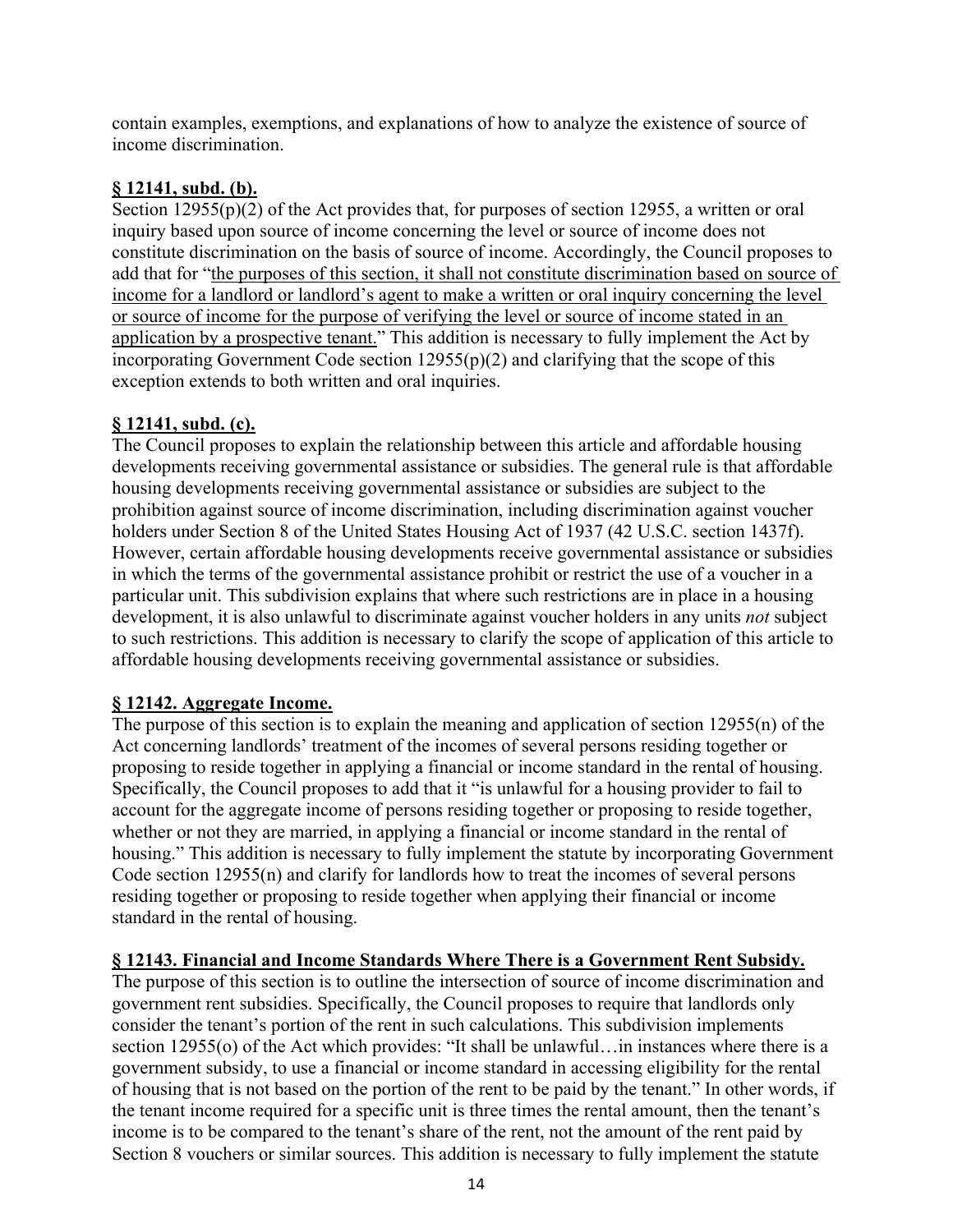by incorporating Government Code section 12955(o) and clarify for landlords what FEHA requires regarding their treatment of government rent subsidies in applying a financial or income standard.

## **Article 14. Practices Related to Residential Real Estate-Related Practices Transactions**

The Council proposes to delete the word "transactions" from the title of this article, which is necessary to more accurately reflect its scope.

## **§ 12155. Residential Real Estate-Related Practices with Discriminatory Effect.**

The purpose of this section is to provide greater clarity as to specified practices relating to residential real estate-related transactions that may give rise to a claim of discriminatory effect.

## **§ 12155, subd. (a)(8).**

The Council proposes to add subdivision (a)(8) to this section, identifying an additional residential real estate-related practice that is prohibited absent a legally sufficient justification: "Using different policies, practices or procedure in evaluating or in determining creditworthiness of any person in connection with the provision of financial assistance in a manner that results in a discriminatory effect based on membership in a protected class." This is necessary to provide full compliance with Government Code sections 12955(i) and (j). See also *Ramirez v. GreenPoint Mortg. Funding, Inc.*, N.D.Cal.2008, 633 F.Supp.2d 922 (Allegations of discriminatory practices of requiring minority borrowers to pay disproportionately greater amounts in non-risk-related credit charges than white borrowers was sufficient to state a claim for disparate impact.).

This subdivision is also necessary to comply with Government Code section 12955.6, which provides, in relevant part: "Nothing in this part shall be construed to afford . . . fewer rights or remedies" than federal fair housing law. See 24 C.F.R. section 100.130(b)(1), revised October 14, 2016, and 42 U.S.C. section 3605. Since this type of financial assistance practice in connection with residential real estate transactions is prohibited by the FHA, FEHA must be at least as protective. See also *Auburn Woods I* at 1591.

## **Article 18. Disability**

Throughout the article, the Council proposes to add a reference to reasonable modifications in many of the same places that reasonable accommodations are mentioned in order to make it explicit that those provisions apply both to reasonable accommodations and modifications under Government Code section 12927(c)(1). See, e.g., proposed revisions to sections 12176, 12177, 12178, and 12179.

Addition of this language to multiple sections in this article also complies with Government Code section 12955.6, which provides, in relevant part: "Nothing in this part shall be construed to afford . . . fewer rights or remedies" than federal fair housing law. See 24 C.F.R. section 100.203, revised November 24, 2008; 42 U.S.C. section 3604(f)(3)(A); HUD Notice of Final Rule: "Implementation of the Fair Housing Amendments Act of 1988," 54 Fed. Reg. 3232-01 at 3232, 3234, 3245, 3247-3249, and 3288-3289 (January 23, 1989), 1989 WL 272684; and Joint Statement of the Department of Housing and Urban Development and the Department of Justice: Reasonable Modifications Under the Fair Housing Act," March 5, 2008, https://www.hud.gov/sites/documents/reasonable\_modifications\_mar08.pdf ("HUD DOJ Joint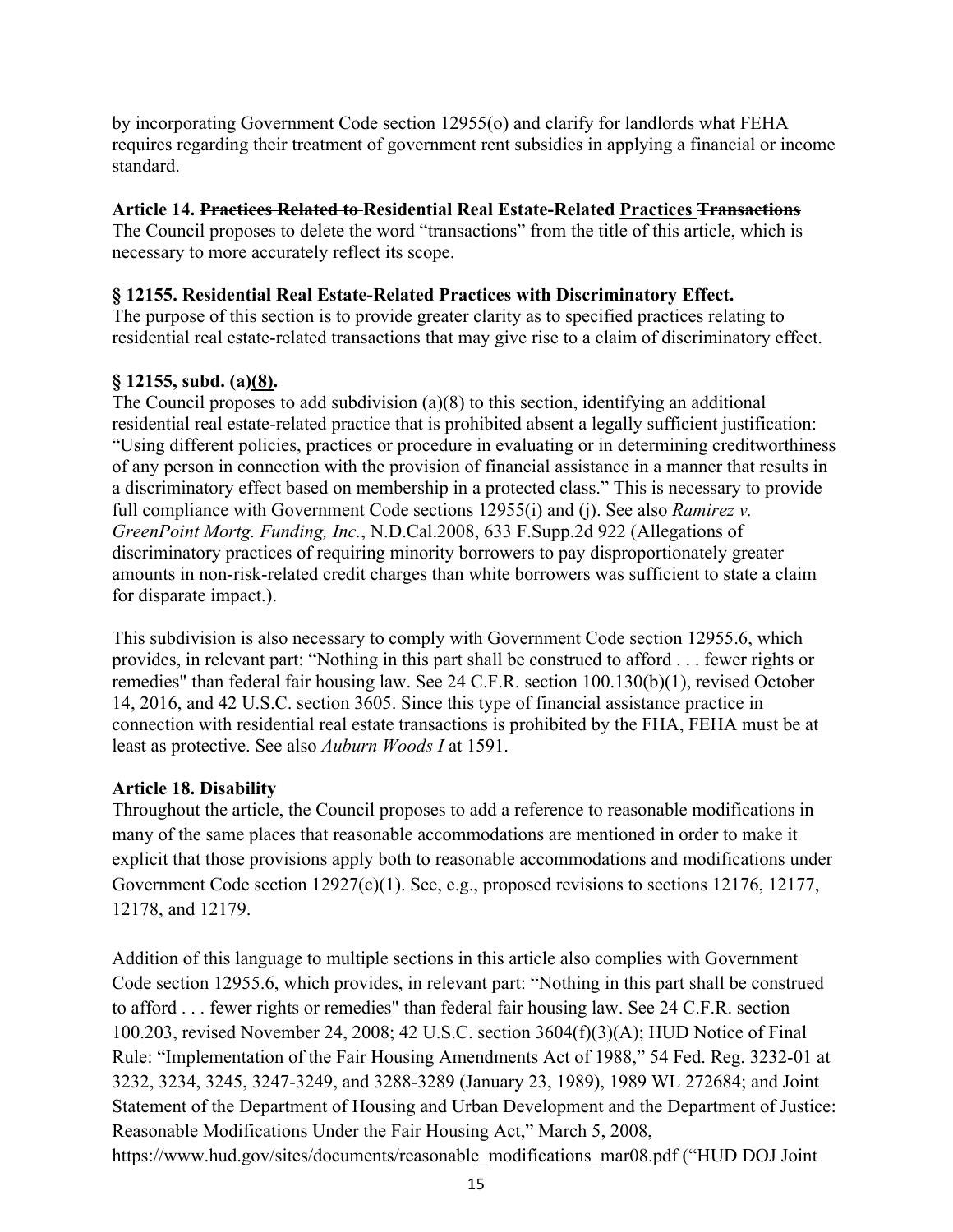Statement on Reasonable Modifications"). Since the FHA establishes standards for granting reasonable modifications, FEHA must be at least as protective of people with disabilities.

## **§ 12176. Reasonable Accommodations and Reasonable Modifications.**

The purpose of this section is to implement the sections of FEHA prohibiting discrimination against people with disabilities and set out standards for requesting, considering, and providing reasonable accommodations and reasonable modifications. Specifically, the purpose of the proposed revisions is to include the concept of reasonable modifications in addition to reasonable accommodations.

While there are many similarities between requests for reasonable accommodations and requests for reasonable modifications, they have some differences. Reasonable accommodations are changes in rules, policies, practices, and services. Reasonable modifications are changes to the physical premises. For example, if a tenant with disabilities has difficulty with doing his laundry and chooses to ask a friend to do his or her laundry in the laundry room, it would be a reasonable accommodation to waiving any rule that prohibits non-tenants from gaining access to the laundry room. If the tenant request permission to add a ramp to the laundry room, that would be a request for a reasonable modification. Both are permissible requests, as described more fully in this section.

## **§ 12176, subd. (a).**

The Council proposes to add a definition of "reasonable accommodation" to this section. The addition of this definition effectively moves text that is already in pre-existing subdivision (c) to this new standalone subdivision (a) and is therefore not a substantial change.

## **§ 12176, subd. (b).**

The Council proposes to define "reasonable modification" as "an exception, change, alteration or addition to the physical premises of an existing housing accommodation, at the expense of the person with a disability or their designee, when such a modification may be necessary to afford the individual with a disability an equal opportunity to use and enjoy a dwelling unit and public and common use areas, or an equal opportunity to obtain, use, or enjoy a housing opportunity." This addition is necessary to differentiate two often-confused concepts—reasonable accommodation and reasonable modification—by highlighting how the two concepts are similar and different. While both afford an individual "with a disability an equal opportunity to use and enjoy a dwelling unit and public and common use areas, or an equal opportunity to obtain, use, or enjoy a housing opportunity," reasonable modifications are to physical premises and the costs are borne by the individual with a disability or their designee. This addition is also necessary to define a term that is used throughout the proposed regulations and enables the Council to state rules succinctly rather than provide a definition mid-sentence.

Addition of this subdivision is also necessary to comply with Government Code section 12955.6, which provides, in relevant part: "Nothing in this part shall be construed to afford . . . fewer rights or remedies" than federal fair housing law. The proposed language is consistent with existing federal standards for granting requests for modification. See 24 C.F.R. section 100.203, revised November 24, 2008 (description of reasonable modifications); 42 U.S.C. sections 3604(f)(3)(A) (description of reasonable modifications); and HUD DOJ Joint Statement on Reasonable Modifications, *supra* at Questions/Answers No. 2 ("What is a reasonable modification under the Fair Housing Act?"). Since the FHA establishes standards for granting reasonable modifications, FEHA must be at least as protective of people with disabilities.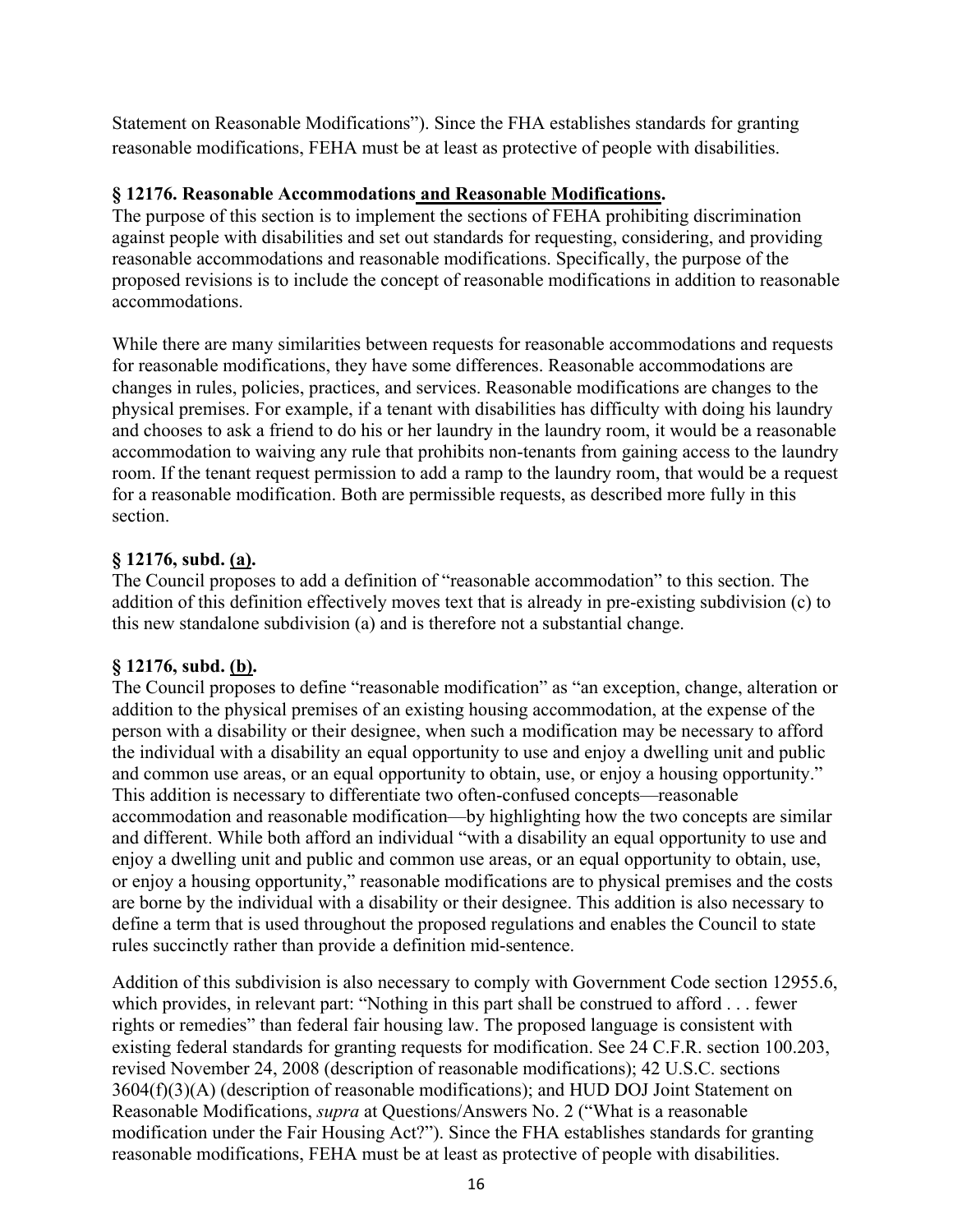## **§ 12176, subd. (ac).**

The Council proposes to delete text describing what a reasonable accommodation is and insert that into new subdivision (a). This is a nonsubstantial change necessary to ease readability and place an important definition up front.

## **§ 12176, subd. (bd).**

The Council proposes to add a subdivision making it unlawful to refuse an individual with a disability the opportunity to make reasonable modifications to the premises of a housing accommodation under specified conditions and describing the circumstances under which refusals would be permissible. This addition is necessary to fully implement the statute by incorporating Government Code section 12927(c)(1), which provides for such modifications, and to provide clarity to the provision.

Addition of this subdivision is also necessary to comply with Government Code section 12955.6, which provides, in relevant part: "Nothing in this part shall be construed to afford . . . fewer rights or remedies" than federal fair housing law. The proposed language is consistent with existing federal standards for granting requests for modification. See HUD DOJ Joint Statement on Reasonable Modifications, *supra* at Question/Answer No. 16 ("A person with a disability must have the housing provider's approval before making the modification. However, if the person with a disability meets the requirements under the [FHA] for a reasonable modification and provides the relevant documents and assurances, the housing provider cannot deny the request"). Since the FHA establishes standards for granting reasonable modifications, FEHA must be at least as protective of people with disabilities.

## **§ 12176, subd. (eb).**

The Council proposes to add requests for reasonable modifications to the subdivision requiring confidentiality of information relating to requests for reasonable accommodations. This is necessary to clarify that confidential information includes information received with respect to requests for both accommodations and modifications. Addition of this subdivision is also necessary to comply with Government Code section 12955.6, which provides, in relevant part: "Nothing in this part shall be construed to afford . . . fewer rights or remedies" than federal fair housing law. The proposed language is consistent with existing federal standards for granting requests for modification. See HUD DOJ Joint Statement on Reasonable Modifications, *supra* at Question/Answer No. 6 (information about disabilities must be kept confidential unless the provider needs the information to make or assess a decision on a request or disclosure of the information is required by law). Since the FHA establishes standards for granting reasonable modifications, FEHA must be at least as protective of people with disabilities.

## **§ 12176, subd. (cf)(3).**

The Council proposes to add language clarifying when an individual can request a reasonable accommodation and language clarifying when an individual can request a reasonable modification. In general, requests for either accommodations or modifications can be made at any time prior to or during the occupancy of the housing, since disabilities can occur or change at any time. This addition is necessary to clarify the limited circumstances in which someone may be entitled to a reasonable accommodation but not a reasonable modification, such as after a person with a disability no longer is entitled to reside in the premises.

Addition of this subdivision is also necessary to comply with Government Code section 12955.6, which provides, in relevant part: "Nothing in this part shall be construed to afford . . . fewer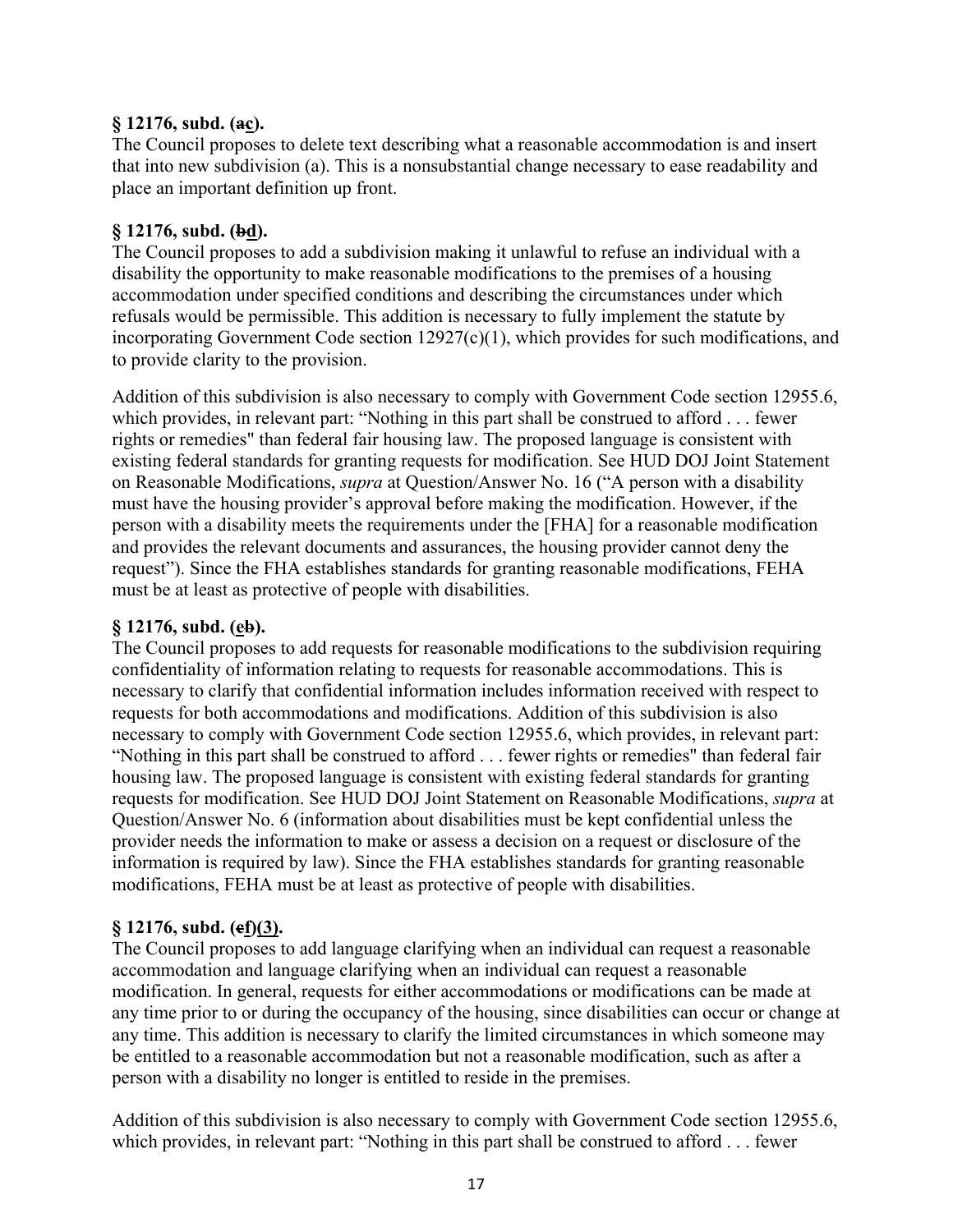rights or remedies" than federal fair housing law. The proposed language is consistent with existing federal standards for granting requests for modification. See 24 C.F.R. section 100.203(c)(2), revised November 24, 2008 (applicant for rental housing can make a request for accommodation); 24 C.F.R. section 100.204(b)(1), effective March 12, 1989 (applicant for rental housing can make a request for accommodation); HUD Notice of Final FHAA Rule, *supra* at 3248 (request for modifications can be made at any time); Joint Statement of the Department of Housing and Urban Development and the Department of Justice: "Reasonable Accommodations Under the Fair Housing Act," May 17, 2004,

https://www.justice.gov/sites/default/files/crt/legacy/2010/12/14/joint\_statement\_ra.pdf; at Question/Answer 12 (requests for reasonable accommodations need not be made in particular manner or a particular time, including applicants for housing); and HUD DOJ Joint Statement on Reasonable Modifications, *supra* at Questions/Answers Nos. 14 (prospective tenants and buyers can make requests for reasonable modification prior to occupancy) and 15 (requests for reasonable modifications need not be made in a particular manner or at a particular time, need not use the term "reasonable modification," and can be made orally or in writing.) Since the FHA establishes standards for granting reasonable modifications, FEHA must be at least as protective of people with disabilities.

## **§ 12176, subd. (cf)(4).**

The Council proposes to make it explicit that individuals may need either or both a reasonable accommodation and a reasonable modification. For example, a person with a disability who uses a power wheelchair may need to add grab bars to their bathroom (a modification) and may also need to have a designated parking space (an accommodation.) This is necessary to clarify that the concepts are distinct.

Addition of this subdivision is also necessary to comply with Government Code section 12955.6, which provides, in relevant part: "Nothing in this part shall be construed to afford . . . fewer rights or remedies" than federal fair housing law. The proposed language is consistent with existing federal standards for granting requests for modification. See HUD DOJ Joint Statement on Reasonable Modifications, *supra* at Question/Answer No. 9 (a person with a disability may need either a reasonable accommodation or a reasonable modification, or both.) Since the FHA establishes standards for granting reasonable modifications, FEHA must be at least as protective of people with disabilities.

## **§ 12176, subd. (cf)(8)(B).**

The Council proposes to add that a "request for a reasonable modification in unlawful detainer actions can be made at any time during the eviction process up to and including during the trial." This addition is necessary to clarify that the concepts are distinct; physical modifications to premises cannot be made once an individual with a disability is no longer entitled to reside in the premises, but requests for accommodations can still be made at that time. See, e.g., subdivision  $12176(f)(8)(B)(ii)$ .

Addition of this subdivision is also necessary to comply with Government Code section 12955.6, which provides, in relevant part: "Nothing in this part shall be construed to afford . . . fewer rights or remedies" than federal fair housing law. The proposed language is consistent with existing federal standards for granting requests for modification. See HUD Notice of Final FHAA Rule, *supra* at 3248 (a tenant may request reasonable modifications at any time; modifications have the purpose of allowing the tenant to live in the dwelling); HUD DOJ Joint Statement on Reasonable Modifications, *supra* at Questions/Answers Nos. 14 (requests for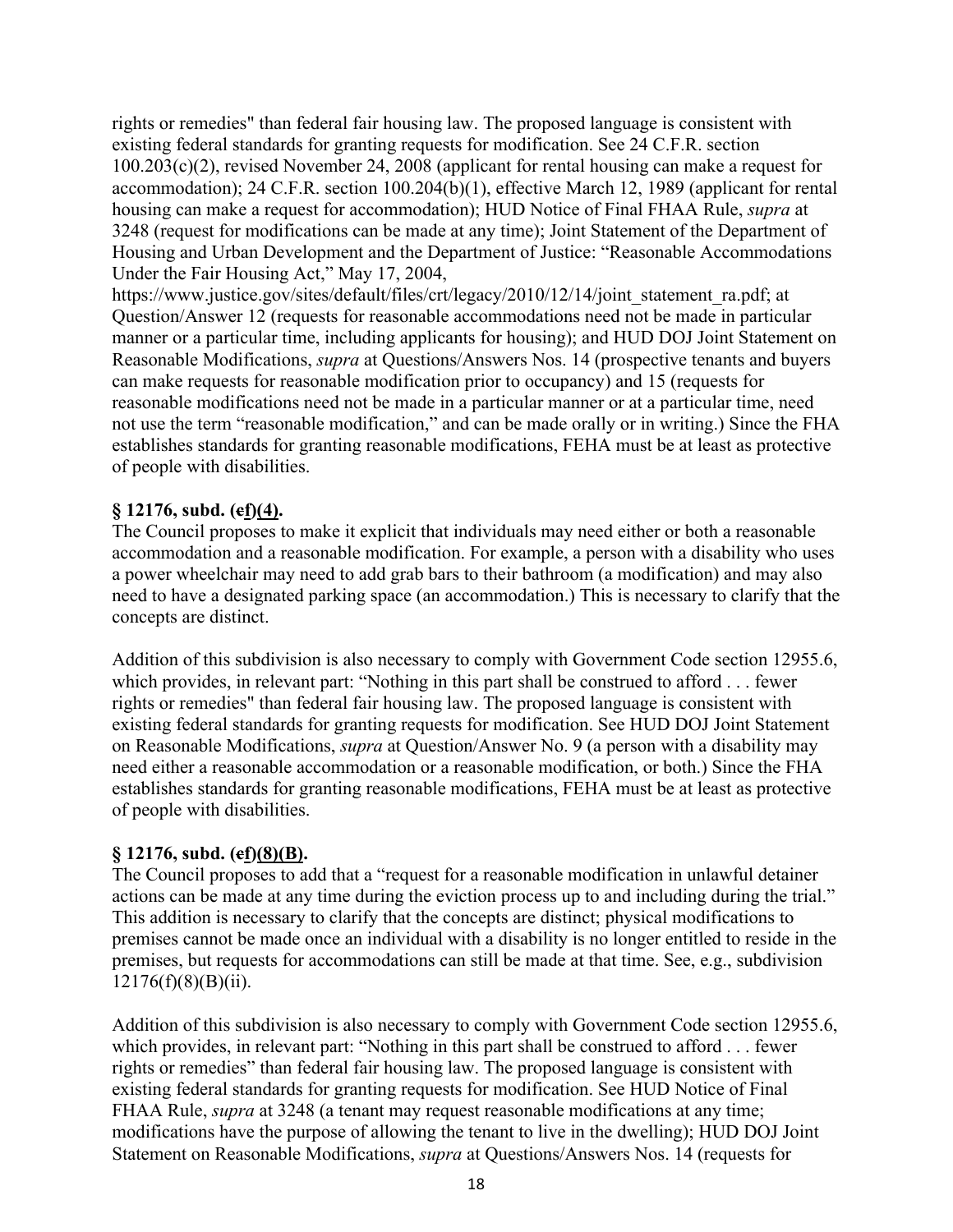modification can be made at any time) and 15 (requests need not be made in any particular manner or particular time). Since the FHA establishes standards for granting reasonable modifications, FEHA must be at least as protective of people with disabilities.

## **§ 12176, subd. (cf)(8)(B)(iii).**

The Council proposes to add an example of a request for reasonable modifications during the unlawful detainer process. This addition is necessary to provide additional clarity in an area that could otherwise be confusing to users of the regulations. This example demonstrates the application of the reasonable modification provisions proposed to be added to subdivisions  $12176(f)(8)(a)$  and (b), specifically that there can be circumstances where requests for reasonable modifications must be considered if the request is made during a pending unlawful detainer action.

## **§ 12177. The Interactive Process.**

The purpose of this section is to implement the legal requirement that persons considering a request for reasonable accommodation or reasonable modification must engage in the interactive process and to define and set the parameters for such a process. The Council proposes to modify the last sentence in subd. (c) by adding the phrase "the individual's preference." This is necessary to make the predicate clear, since the sentence was previously ambiguous. The Council does not propose any other substantial revisions to this section other than adding references to reasonable modification, the necessity for which is addressed above.

## **§ 12178. Establishing that a Requested Accommodation or Modification is Necessary.**

The purpose of this section is to establish the procedures for evaluating a request for a reasonable accommodation or reasonable modification and to identify what additional information can be requested under various circumstances.

## **§ 12178, subds. (a), (c), (d), (g), and (h).**

The Council proposes to add "or modification" after "accommodation" throughout these five subdivisions of section 12178. This is necessary to implement Government Code section  $12927(c)(1)$ , which defines "discrimination" as refusing to make both reasonable accommodations and reasonable modifications.

## **§ 12178, subd. (b).**

The Council proposes to add additional facts to the example in this subdivision regarding a request for a reasonable modification as well as a reasonable accommodation. This addition is necessary to provide additional clarity about the differences between reasonable accommodations and reasonable modifications.

## **§ 12179. Denial of Reasonable Accommodation or Reasonable Modification.**

The purpose of this section is to describe the permissible circumstances under which a request for a reasonable accommodation or reasonable modification may be denied in order to concisely describe and consolidate a complex body of law into one regulation that provides adequate guidance to the public on a subject that is often misunderstood.

## **§ 12179, subds. (a) and (b).**

The Council proposes to divide pre-existing subdivision (a) into two subdivisions: (a), and (b). The new proposed subdivision (a) addresses grounds that apply to both requests for reasonable accommodations and modifications; the new proposed subdivision (b) only addresses grounds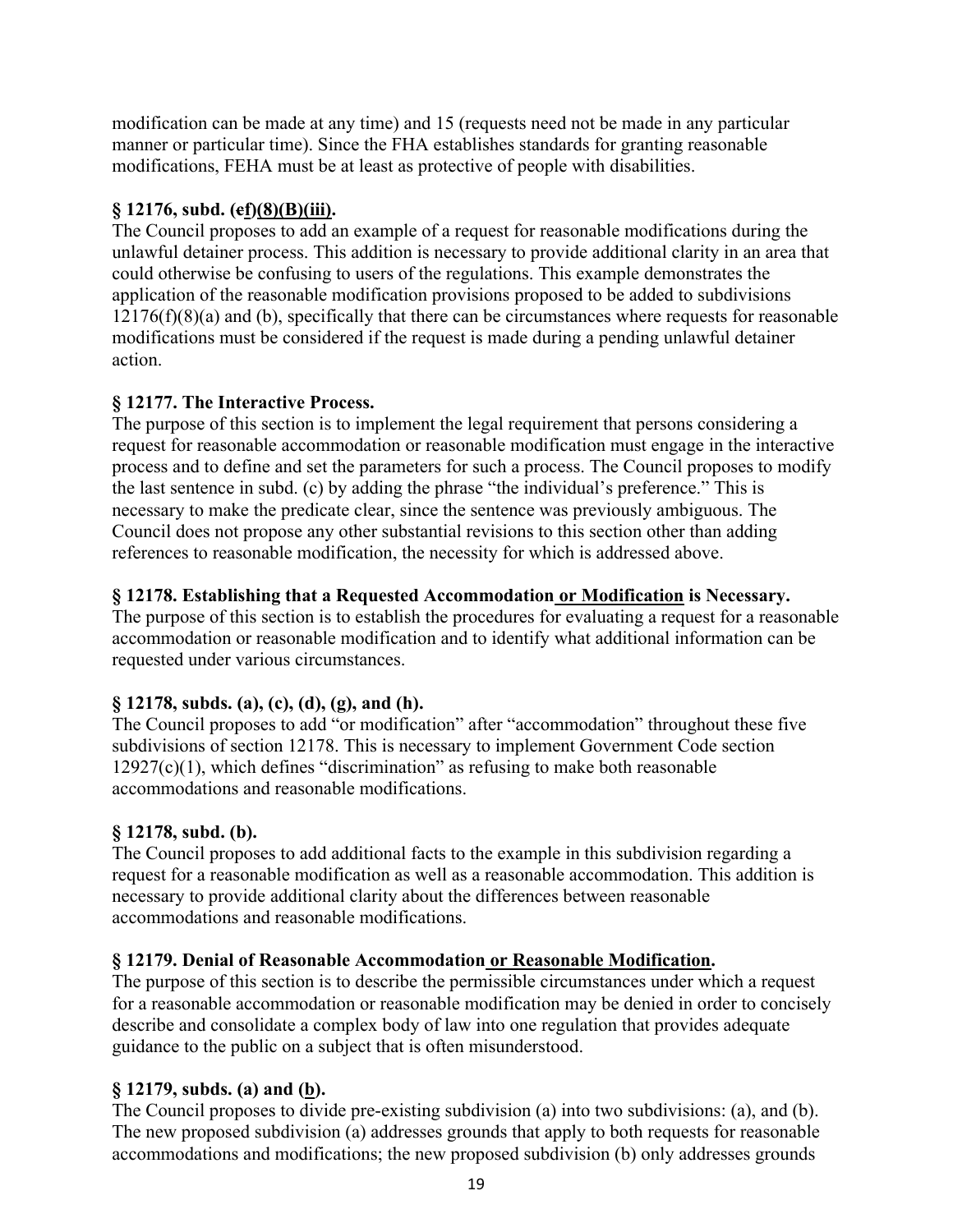for denials of requests for reasonable accommodations. The new proposed subdivision (c) only addresses grounds for denials of requests for reasonable modifications (see below). While some grounds for denial apply to both accommodations and modifications, others are specific to one or the other. This addition is necessary to make specific which defenses apply to accommodation requests and which apply to modification requests, and which defenses apply to both. The Council does not propose any substantial revisions to subdivisions (a) and (b) other than adding references to reasonable modification in subdivision (a), the necessity for which is addressed above, and relettering (a) and (b).

## **§ 12179, subd. (c).**

The Council proposes to add a new subdivision (c) to address grounds for denial of requests for reasonable modifications that are only applicable to requests for modifications, not accommodations. Proposed subdivision (c) is necessary to address a number of issues that are unique to modification requests, as opposed to reasonable accommodation requests, as addressed further below. All of these grounds arise from the specific circumstances surrounding physical modifications to premises, in order to fully implement Government Code section 12927(c)(1).

The Council proposes to add subdivision  $(c)(1)$  stating that a request for a modification may be denied if the "requestor refuses to pay for, or to arrange payment for or construction of, the modification, unless the owner is otherwise obligated to pay for the modification pursuant to section 12181(e)." This is necessary to clarify the provision in Government Code section  $12927(c)(1)$  stating that the requestor is generally responsible for payment of the costs of the modifications, except in limited circumstances such as those set out in proposed section 12181(h) (government funding requires payment by owner). It also clarifies that payments may be made by third parties on behalf of the person requesting the modification, such as by relatives or by government programs that fund or carry out home modifications (sometimes referred to as "grants for ramps" programs). See also 24 C.F.R. section 100.203, revised November 24, 2008; and HUD DOJ Joint Statement on Reasonable Modifications, *supra* at Questions/Answers Nos. 3 (who is responsible for expense), 20 (owner must pay for more costly materials or designs not required for safety or code compliance), 21 (owner cannot impose additional conditions on reasonable modifications), and 31 (payment for modifications in properties with federal financial assistance).

The Council proposes to add subdivision  $(c)(2)$  stating that a request for a modification may be denied if the "requestor refuses to provide a reasonable description of the proposed modification or reasonable assurances that the work will be done in a competent ("workmanlike") manner and that any required building permits will be obtained, so long as the assurances meet the requirements of section 12181." This is necessary to clarify the reasonableness requirements in Government Code section  $12927(c)(1)$ . Therefore, it provides that a denial of the modification may be appropriate if the requestor fails to provide a reasonable description of the proposed modification or reasonable assurances that the work must be done in a competent manner, and that necessary building permits must be obtained, subject to the requirements of proposed section 12181. See also 24 C.F.R. section 100.203(a), revised November 24, 2008; and HUD DOJ Joint Statement on Reasonable Modifications, *supra* at Question/Answer No. 21 (requiring oral or written description or proposed changes, assurances of workmanlike manner, and building permits).

Subdivisions  $(c)(3)$  and  $(4)$  derive from the explicit language of Government Code section  $12927(c)(1)$  that limit the restoration requirements to modifications "in the case of rentals" to the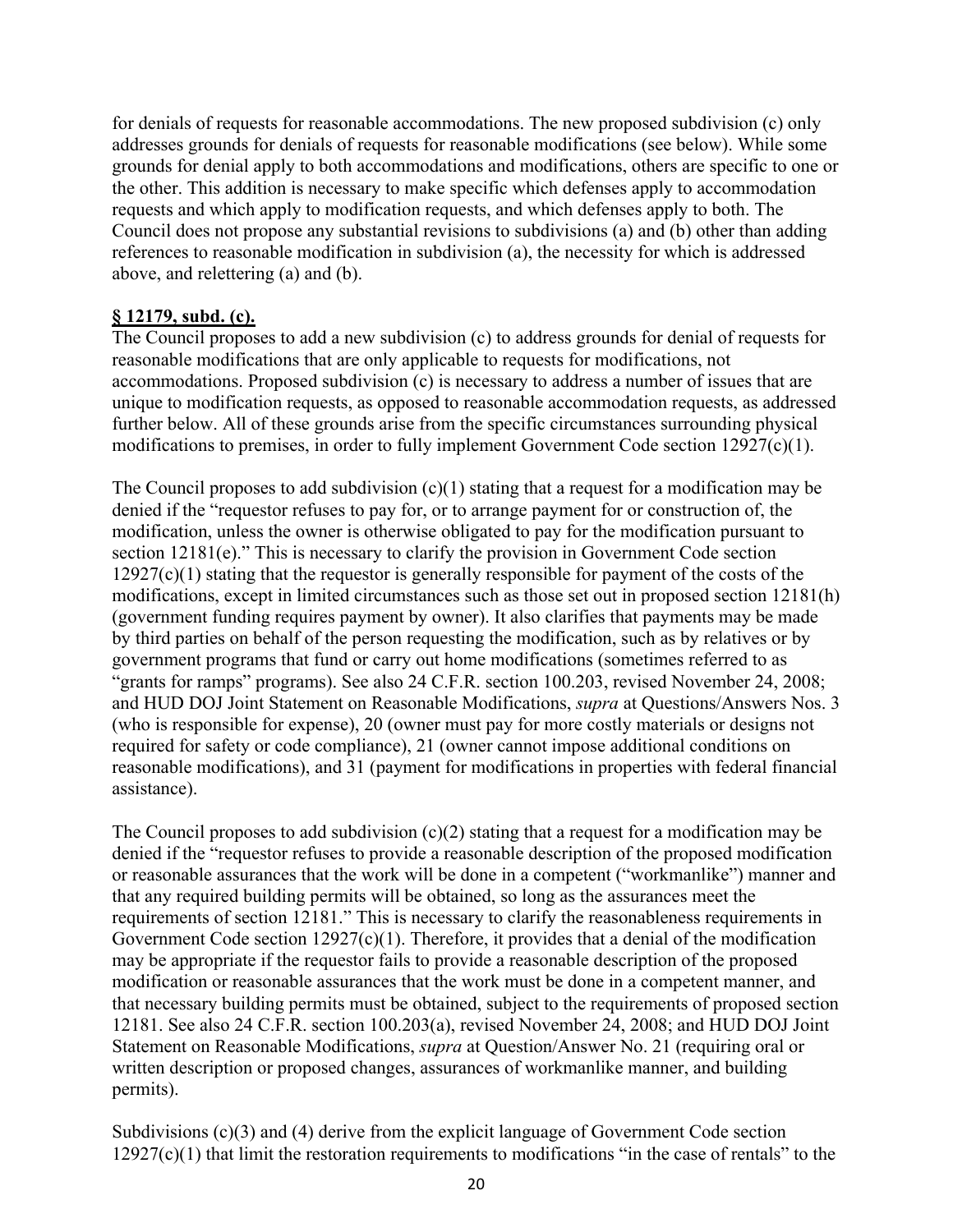"interior of the premises," and that any restoration can only be required "where it is reasonable to do so."

The Council proposes to add subdivision  $(c)(3)$  stating that a request for a modification may be denied if "[i]n the case of a rental, the requestor refuses to commit to restoring interior modifications to condition that existed before the modification, reasonable wear and tear excepted, if such a restoration is reasonable. This provision does not apply to modifications to the exterior or common or public use portions of the housing accommodation or non-rental situations." This is necessary to clarify the specific provisions in Government Code section  $12927(c)(1)$  that restorations cannot be required of exterior modifications in rental units or of any modifications to owner interests in a common interest development, but that a denial of the modification in the interior of a rental unit may be appropriate if the requestor will not agree to reasonable restorations of interior modifications at the end of the rental agreement under specified circumstances, as set out more fully in proposed section 12181. See also 24 C.F.R. section 100.203(b), revised November 24, 2008; and HUD DOJ Joint Statement on Reasonable Modifications, *supra* at Questions/Answers Nos. 21 (owner cannot impose additional conditions on reasonable modifications), 24 (what restorations can be required), 25 (who must pay for required restorations), 26 (reasonable modifications not required for exterior modifications), and 28 (reasonableness of required modification restorations).

The Council proposes to add subdivision  $(c)(4)$  stating that a request for a modification may be denied if "[i]n the case of a rental, the requestor refuses to pay reasonable amounts into an interest-bearing escrow account, when such an account is permitted to be required and complies with the terms of section 12181, to ensure with reasonable certainty that funds will be available to pay for restoration of interior modifications, when such restoration is required. This provision does not apply to modifications to the exterior or common or public use portions of the housing accommodation or non-rental situations. Any such payments must be negotiated between the owner and the requestor and must allow payment of reasonable amounts over a reasonable time period, in a total amount not to exceed the cost of the restorations." This is necessary to clarify the provision in Government Code section  $12927(c)(1)$  that requests for restoration of the modifications of the interior of the premises at the end of the rental agreement must be reasonable, and to explain when modifications can be denied due to failure to agree on such restorations. See also 24 C.F.R. section 100.203(a) and (b), revised November 24, 2008; and HUD DOJ Joint Statement on Reasonable Modifications, *supra* at Questions/Answers Nos. 21 (owner cannot impose additional conditions on reasonable modifications), 24 (what restorations can be required), 25 (who must pay for required restorations), 26 (reasonable modifications not required for exterior modifications), and 28 (reasonableness of required modification restorations).

Addition of this subdivision and its parts is thus also necessary to comply with Government Code section 12955.6, which provides, in relevant part: "Nothing in this part shall be construed to afford . . . fewer rights or remedies" than federal fair housing law. See 24 C.F.R. section 100.203, revised November 24, 2008; 42 U.S.C. section 3604(f)(3)(A); HUD Notice of Final FHAA Rule, *supra* at 3248; and HUD DOJ Joint Statement on Reasonable Modifications, *supra*. Since the FHA establishes standards for granting reasonable modifications, FEHA must be at least as protective of people with disabilities.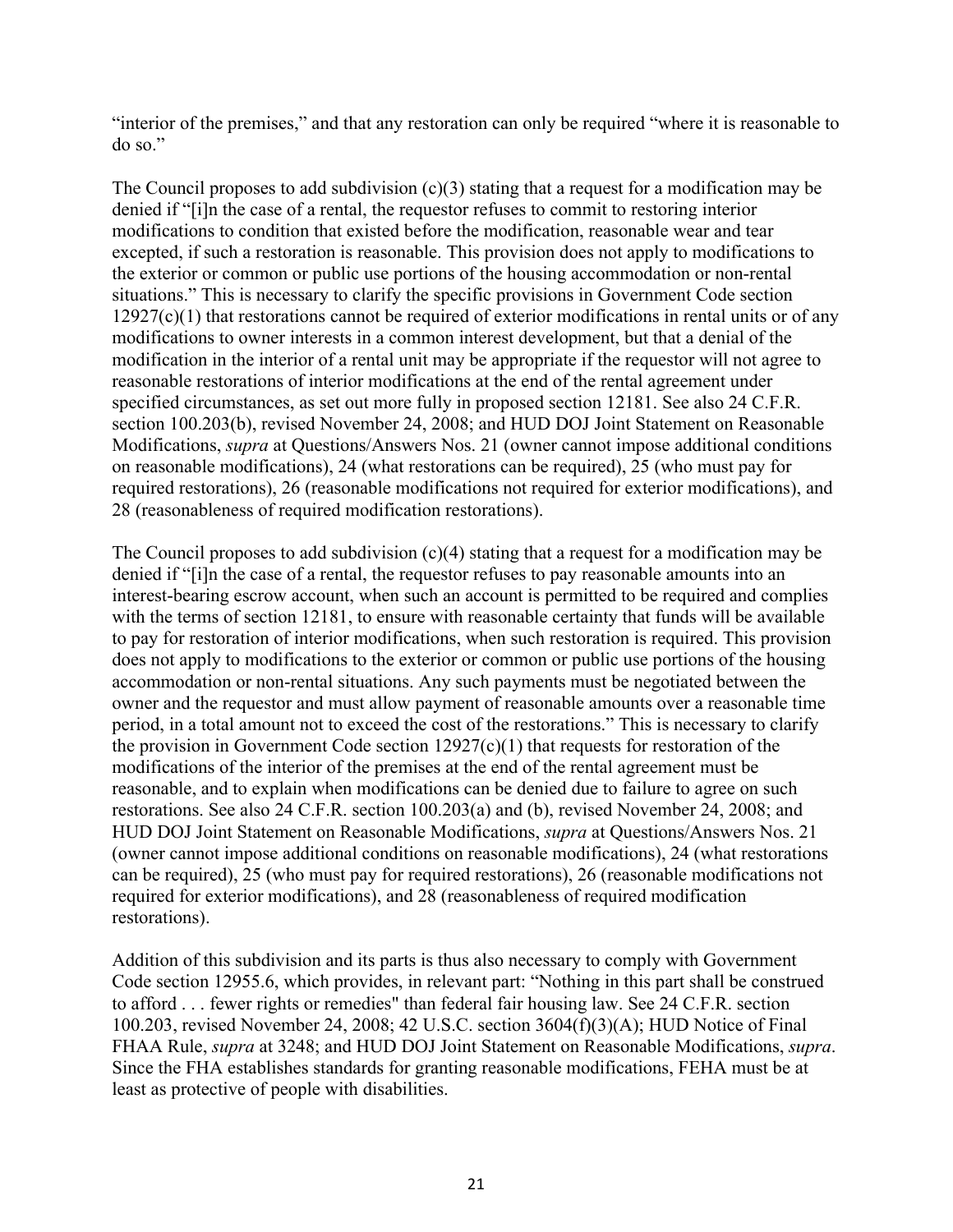## **§ 12179, subd. (bd)(1)-(2).**

The Council proposes, in subdivisions  $(d)(1)$  and  $(2)$ , to clarify the availability of the defense of undue financial and administrative burden as applied to reasonable modifications, as well as reasonable accommodations, except that the defense is not available if the person making the request is paying for the modification. This addition is necessary to clarify the scope of the defense.

#### **§ 12180. Other Requirements or Limitations in the Provision of Reasonable Accommodations and Modifications; and Examples.**

The purpose this section is to provide additional guidance on the consideration of reasonable accommodation and reasonable modification requests. The proposed changes to this section are all nonsubstantial, either adding a reference to reasonable modification or adding a reference to where reasonable modification is discussed.

#### **§ 12181. Other Requirements or Limitations in the Provision of Reasonable Modifications; and Examples.**

The purpose this section is to provide further guidance on issues that arise specifically in the context of reasonable modifications that are not addressed in the existing regulations on reasonable accommodations.

#### **§ 12181, subd. (a).**

The Council proposes to add that "[i]n the case of a rental, the owner or owner representative may, only where it is reasonable to do so, condition permission for a reasonable modification on the tenant or applicant agreeing to restore the interior of the premises to the condition that existed before the modification, reasonable wear and tear excepted. The owner cannot require restoration of exterior modifications or modifications to public use areas or common areas." This addition is necessary to implement Government Code section 12927(c)(1) limiting the restoration requirements to modifications to the interior of rental units and to allow the owner or owner representative to condition permission as provided in the regulation.

Addition of this subdivision is also necessary to comply with Government Code section 12955.6, which provides, in relevant part: "Nothing in this part shall be construed to afford . . . fewer rights or remedies" than federal fair housing law. The proposed language is consistent with existing federal standards for granting requests for modification. See 24 C.F.R. section 100.203, revised November 24, 2008; 42 U.S.C. section 3604(f)(3)(A); HUD Notice of Final FHAA Rule, *supra* at 3248-4349; and HUD DOJ Joint Statement on Reasonable Modifications, *supra* at Questions/Answers Nos. 24, 25, and 26. Since the FHA establishes standards for granting reasonable modifications, FEHA must be at least as protective of people with disabilities.

## **§ 12181, subd. (b).**

The Council proposes to add language providing further guidance on the types of agreements relating to payment that can be requested in regard to restoration of interior modifications in rental premises. The subdivision is necessary to ensure that any such agreements meet the reasonableness requirements of Government Code section 12927(c)(1) and are fair to all parties involved, and that the agreements comply with the language and intent of the statute. This addition is necessary to clarify the language of Government Code section 12927(c)(1) that limits the restoration requirements to modifications to the interior of rental units.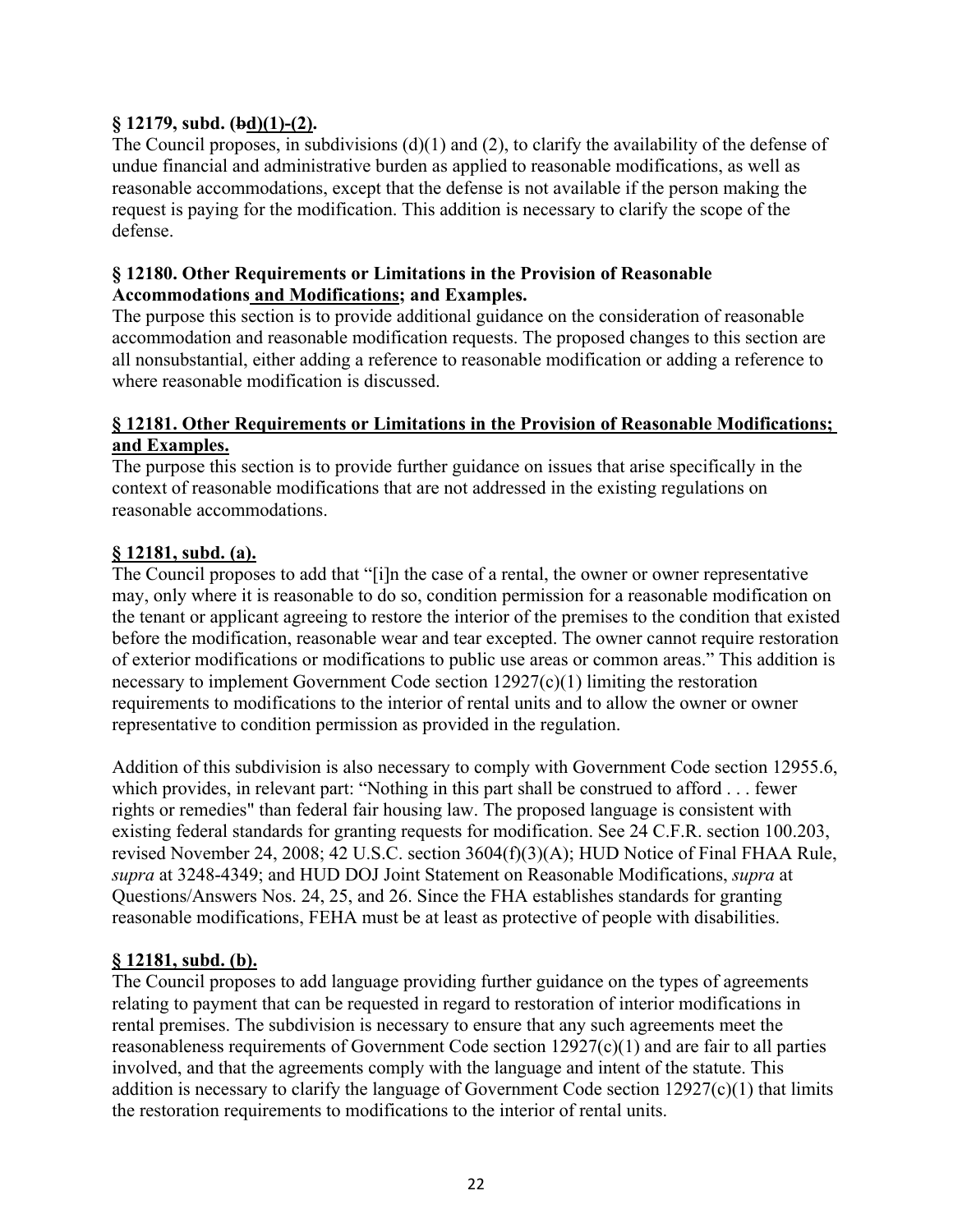Each component of subdivision (b) is necessary to implement the reasonableness requirements of Government Code section  $12927(c)(1)$  in one of two contexts (security deposits and escrow accounts) and to ensure that FEHA provides rights and remedies at least as protective as the federal Fair Housing Act, as follows:

- to clarify that increases in security deposits are not permitted. See also 24 C.F.R. section 100.203(a), revised November 24, 2008, and HUD DOJ Joint Statement on Reasonable Modifications, *supra* at Question/Answer No. 27 (increases in security deposits cannot be required);

- to establish that escrow accounts cannot be required in all circumstances, but only where it is reasonable and considered on a case-by-case basis; that such requirements are to be negotiated between the requestor and the person considering the request; and to set forth parameters for what conditions on the escrow account are reasonable, including that the escrowed funds be held in interest-bearing accounts with interest payable to the requestor, and that the escrowed funds not exceed the cost of the restoration. See also 24 C.F.R. section 100.203(a), revised November 24, 2008, and HUD DOJ Joint Statement on Reasonable Modifications, *supra* at Questions/Answers No. 21 (permitted requirements for escrow accounts), 24 (limits on when restorations can be required), and 28 (specific conditions for escrow accounts, interest must accrue to tenant, and factors to be considered in determining whether an escrow account is needed and what should be included); and

-to clarify that agreements for escrowed funds may include provisions for payment into such funds over time and to further set out the factors that should be considered in negotiating any such requirement. See also 24 C.F.R. section 100.203(a), revised November 24, 2008, and HUD DOJ Joint Statement on Reasonable Modifications, *supra* at Questions/Answers No. 21 (permitted requirements for escrow accounts) and 24 - 28 (further explanations of escrow accounts).

Addition of this subdivision and its components is thus also necessary to comply with Government Code section 12955.6, which provides, in relevant part: "Nothing in this part shall be construed to afford . . . fewer rights or remedies" than federal fair housing law. See 24 C.F.R. section 100.203, revised November 24, 2008; 42 U.S.C. section 3604(f)(3)(A); HUD Notice of Final FHAA Rule, *supra* at 3248-3249; and HUD DOJ Joint Statement on Reasonable Modifications, *supra*. Since the FHA establishes standards for granting reasonable modifications, FEHA must be at least as protective of people with disabilities.

## **§ 12181, subd. (c).**

The Council proposes to add language providing further guidance on the types of agreements that can be requested relating to the quality of the modification work. This addition is necessary to ensure that any such agreements are reasonable and fair to all parties involved, and that the agreements comply with the intent of the statute. This addition is also necessary to clarify the reasonableness requirements in Government Code section 12927(c)(1).

Each component of subdivision (c) is necessary to implement the reasonableness requirements of Government Code section  $12927(c)(1)$  as it relates to when an owner can condition permission for a modification in certain situations and to ensure that FEHA provides rights and remedies at least as protective as the federal Fair Housing Act, as follows: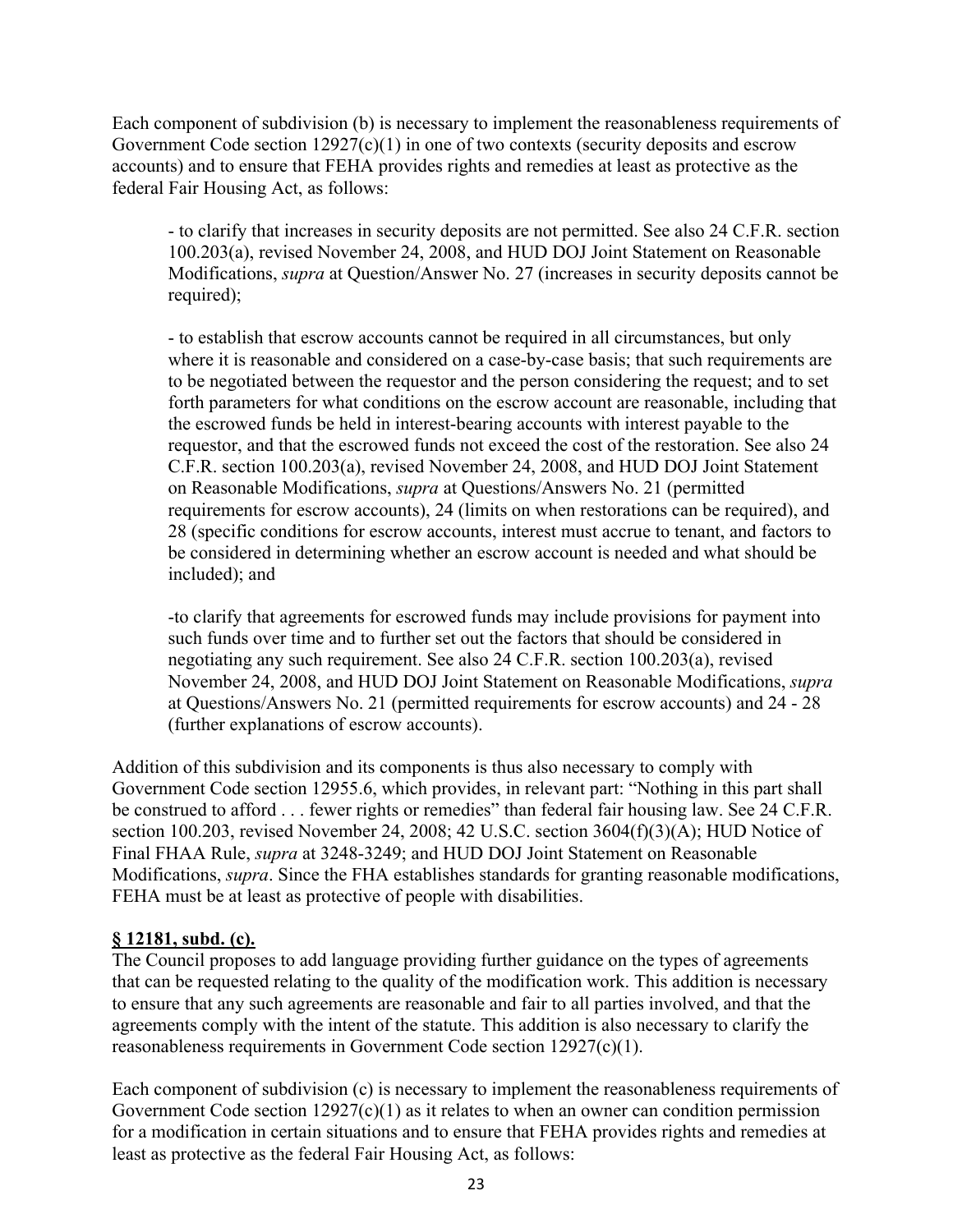- to clarify that an owner can condition permission for a modification on provision of a reasonable description of the proposed modification and to establish parameters for what is a reasonable description. See also 24 C.F.R. section 100.203(a), revised November 24, 2008; and HUD DOJ Joint Statement on Reasonable Modifications, *supra* at Question/Answer No. 21 (requiring oral or written description or proposed changes, assurances of workmanlike manner, and building permits);

- to clarify that an owner can condition permission for a modification on reasonable assurances that the work will be done in a competent manner and that necessary building permits will be obtained and to establish parameters for what it means to do the work in a competent manner. See also 24 C.F.R. section 100.203(a), revised November 24, 2008; and HUD DOJ Joint Statement on Reasonable Modifications, *supra* at Question/Answer No. 21 (requiring oral or written description or proposed changes, assurances of workmanlike manner, and building permits);

- to clarify that an owner cannot condition permission for a modification on use of a particular contractor. See also 24 C.F.R. section 100.203(a), revised November 24, 2008; and HUD DOJ Joint Statement on Reasonable Modifications, *supra* at Question/Answer No. 23 (cannot insist on particular contractor if the above conditions met); and

- to clarify that an owner cannot condition permission for a particular type of modification unless it is an undue burden or a fundamental alteration. See also HUD DOJ Joint Statement on Reasonable Modifications, *supra* at Questions/Answers Nos. 16 (if the request meets the requirements for a reasonable modification, request cannot be denied), 17 (undue delays in responding to reasonable modification request constitute a failure to provide reasonable modification), 20 (provider cannot insist on alternative modification or design if tenant complies with requirements for a reasonable modification), 21 (housing providers generally cannot impose conditions on a proposed reasonable modification,) and 31 (providers in certain federally subsidized housing must pay for modifications unless it is an undue financial and administrative burden or a fundamental alteration).

Addition of this subdivision is thus also necessary to comply with Government Code section 12955.6, which provides, in relevant part: "Nothing in this part shall be construed to afford . . . fewer rights or remedies" than federal fair housing law. See 24 C.F.R. section 100.203, revised November 24, 2008; 42 U.S.C. section 3604(f)(3)(A); HUD Notice of Final FHAA Rule, *supra* at 3248-3249; and HUD DOJ Joint Statement on Reasonable Modifications, *supra*. Since the FHA establishes standards for granting reasonable modifications, FEHA must be at least as protective of people with disabilities.

#### **§ 12181, subd. (d).**

The Council proposes to add language providing further guidance on requests for modifications in common interest developments, which includes addressing some issues that are unique to such developments. Generally, reasonable modifications are required in common interest developments under Government Code section 12927(c)(1), which contains no language limiting modifications to rental situations. See also HUD DOJ Joint Statement on Reasonable Modifications, *supra* at Question/Answer 8 (FHA applies to homeowners and condominium associations). This addition is necessary to clarify the relationship between Government Code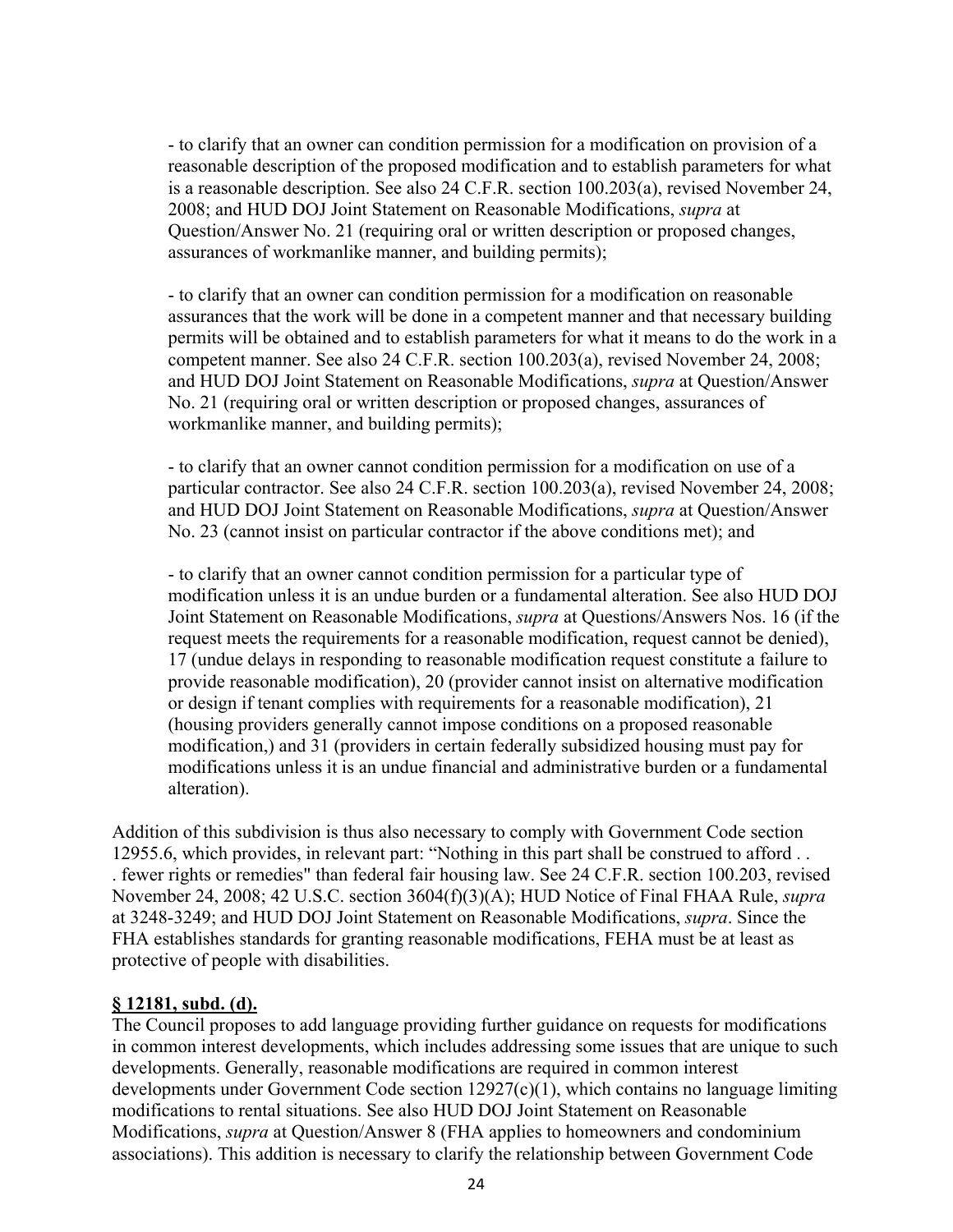section  $12927(c)(1)$  and specific provisions of the Davis-Stirling Common Interest Development Act, Civil Code sections 4000 *et. seq*. In particular, it is necessary to clarify that owners of units in the common interest development are entitled to request reasonable modifications of interiors and exteriors of their separate interest in the common interest development, as well as public and common use areas, at their own expense, and to clarify the circumstances under which they are entitled to do so. It is also necessary to clarify, pursuant to Civil Code section 4760(a), the circumstances under which such owners may make improvements and alterations within the boundaries of their separate interest without a request for a reasonable modification, including improvements and alterations related to their disability-related needs. Furthermore, the provisions of Civil Code section 4760 are explicitly subject to FEHA per Civil Code section 4760(a) (section subject to "applicable law") and Government Code section 12955.6. Therefore, to the extent there are conflicts between Civil Code section 4760 and Government Code section  $12927(c)(1)$  and these regulations, the provisions most protective of people with disabilities are applicable. See Government Code section 12955.6.

In subdivision (d)(1), the Council proposes to add that members of a common interest development may "[a]s of right, make any improvement or alteration within the boundaries of the member's separate interest that does not impair the structural integrity or mechanical systems or lessen the support of any portions of the common interest development." This is necessary to clarify that owners of units in common interest developments (1) can make reasonable modifications to the areas they own in the common interest development (their "separate interest" in the development) under California Civil Code section 4760(a)(1) (a member may "make any improvement or alteration within the boundaries of the member's separate interest that does not impair the structural integrity or mechanical systems or lessen the support of any portions of the common interest development") and (2) that any review is limited to the process and criteria as set out in these regulations, which is the only permissible "good cause" under Civil Code section  $4760(a)(2)(D)$  and FEHA. A member's separate interest in the common interest development may include areas outside the immediate dwelling, such as specific garage or parking spaces and storage areas that are part of that interest.

In subdivision (d)(2), the Council proposes to add that members of a common interest development may "[m]odify the member's separate interest, at the member's expense, to facilitate access for people with disabilities or to alter conditions which could be hazardous to people with disabilities in accordance with the Davis-Stirling Common Interest Development Act. However, to the extent the Davis-Stirling Common Interest Development Act requires or permits any action that would be an unlawful practice under this section, it is rendered invalid by the Fair Employment and Housing Act." This is necessary to clarify that owners of units in common interest developments can make reasonable modifications to the areas they own (their "separate interest") in the development and to routes from the public way to the door of the separate interest to facilitate access for persons with disabilities under California Civil Code section  $4760(a)(2)$ .

This is also necessary to clarify that certain restrictions in Civil Code section  $4760(a)(2)$  are not applicable because they are in conflict with FEHA. See Government Code section 12955.6. For example, certain restrictions in Civil Code section 4760(a)(2) that conflict with FEHA include:

- reasonable modifications are available for *any* individual with a disability covered by FEHA, including individuals with mental health or intellectual disabilities (See definitions of individual with disabilities covered by FEHA in Government Code sections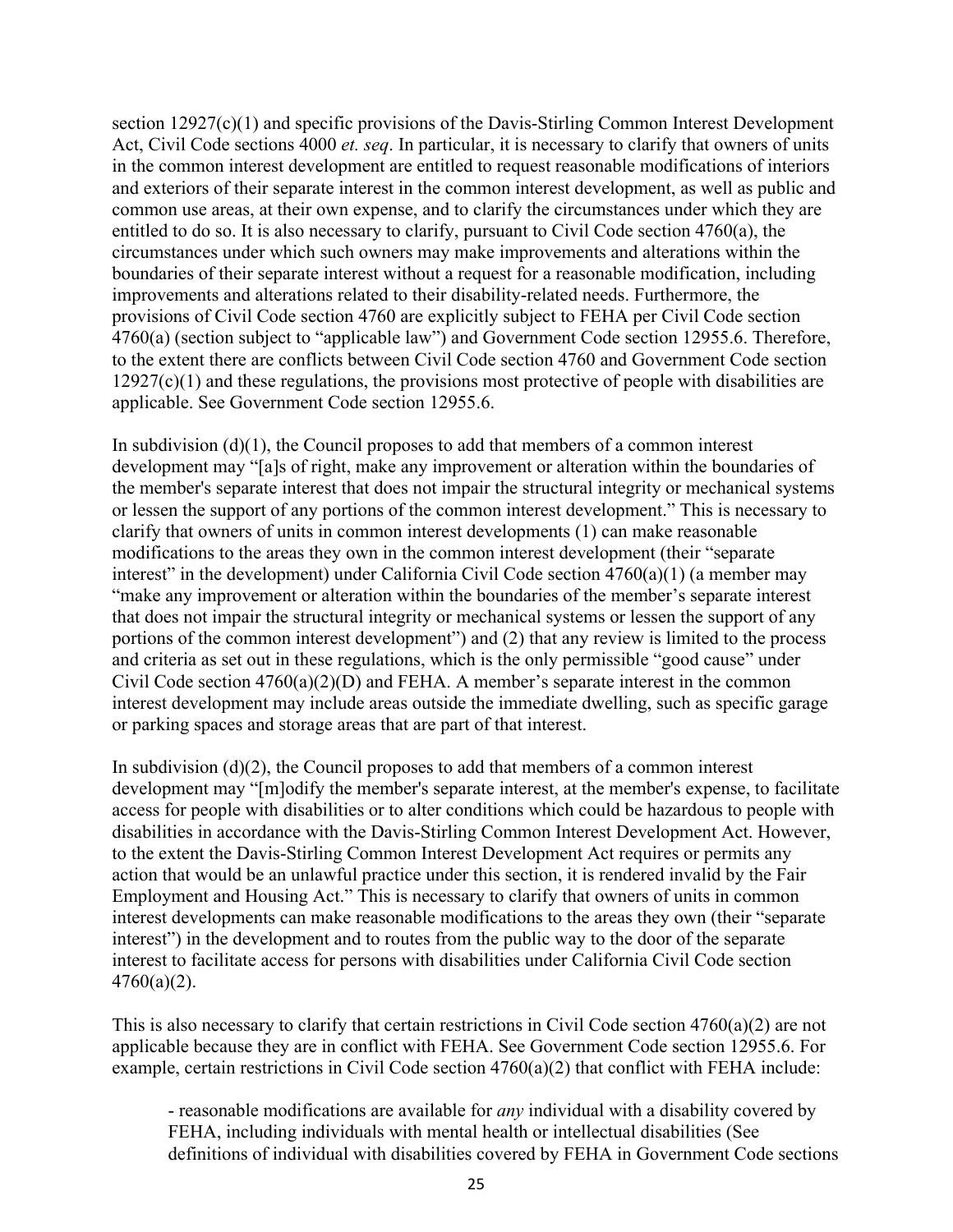12920, 12926 and 12926.1), not just the specific disabilities listed in Civil Code section  $4760(a)(2);$ 

- accessibility modifications are subject only to the procedures and standards in Government Code section 12927(c), not to any conflicting provisions of the governing documents that might otherwise be required under Civil Code section 4760, including provisions of governing documents, such as aesthetic requirements, that do not rise to the level of undue burden or fundamental alteration;

-reasonable modifications are not restricted to separate interests that are on the ground floor or already accessible by an existing ramp or elevator, despite the limits in Civil Code section  $4760(a)(2)$ ;

- modifications need not be removed once the owner terminates their interest, despite contrary provisions in Civil Code section 4760(a)(2)(C) for exterior modifications, because Government Code section 12927(c) explicitly only requires restoration in rentals. See also HUD DOJ Joint Statement on Reasonable Modifications, *supra* at Questions/Answers Nos. 1 (reasonable restorations of modifications only required for interior of rental premises) and 26 (restoration of exteriors or to common areas are not required to be restored);

-FEHA overrides any review process or standards by the homeowner's association that go beyond what is permitted under FEHA and these proposed regulations; and -reasonable modifications to the exterior of a separate interest are permitted under FEHA regardless of any conflicting provisions in the governing documents, despite the language of Civil Code section  $4760(a)(2)(C)$  and (D).

In subdivision (d)(3), the Council proposes to add that members of a common interest development may "[m]odify public and common use areas at the member's expense, subject to a request for reasonable modifications under this Article. To the extent the Davis-Stirling Common Interest Development Act requires or permits any action in regard to such modifications that would be an unlawful practice under this section, it is rendered invalid by the Fair Employment and Housing Act." This is necessary to clarify that owners of common interest developments also can make reasonable modifications to public and common use areas outside of their separate interest, as required by Government Code section 12927(c)(1). Further, it is necessary to clarify that such changes to the public and common use areas are permitted under FEHA regardless of any conflicting provisions in the governing documents, despite the language of Civil Code section 4760 that might restrict such changes, because FEHA provides greater protections. See Government Code section 12955.6. It is additionally necessary to ensure that FEHA provides at least the same rights and remedies as the federal Fair Housing Act. See HUD DOJ Joint Statement on Reasonable Modifications, *supra* at Questions/Answers Nos. 8 (reasonable modifications apply to condominiums) and 10 (reasonable modifications are not limited to the interior of a dwelling, but they can be made to public and common use areas and exteriors of dwellings).

Addition of this entire subdivision and its subparts is thus also necessary to comply with Government Code section 12955.6, which provides, in relevant part: "Nothing in this part shall be construed to afford to the classes protected under this part, fewer rights or remedies than the federal Fair Housing Amendments Act of 1988 (P.L. 100-430) and its implementing regulations (24 C.F.R. sections 100.1 et seq.),. . . . *Any state law that purports to require or permit any action that would be an unlawful practice under this part shall to that extent be invalid. This part may be construed to afford greater rights and remedies to an aggrieved person than those afforded by federal law and other state laws."* (Emphasis added.) See, e.g., 24 C.F.R. section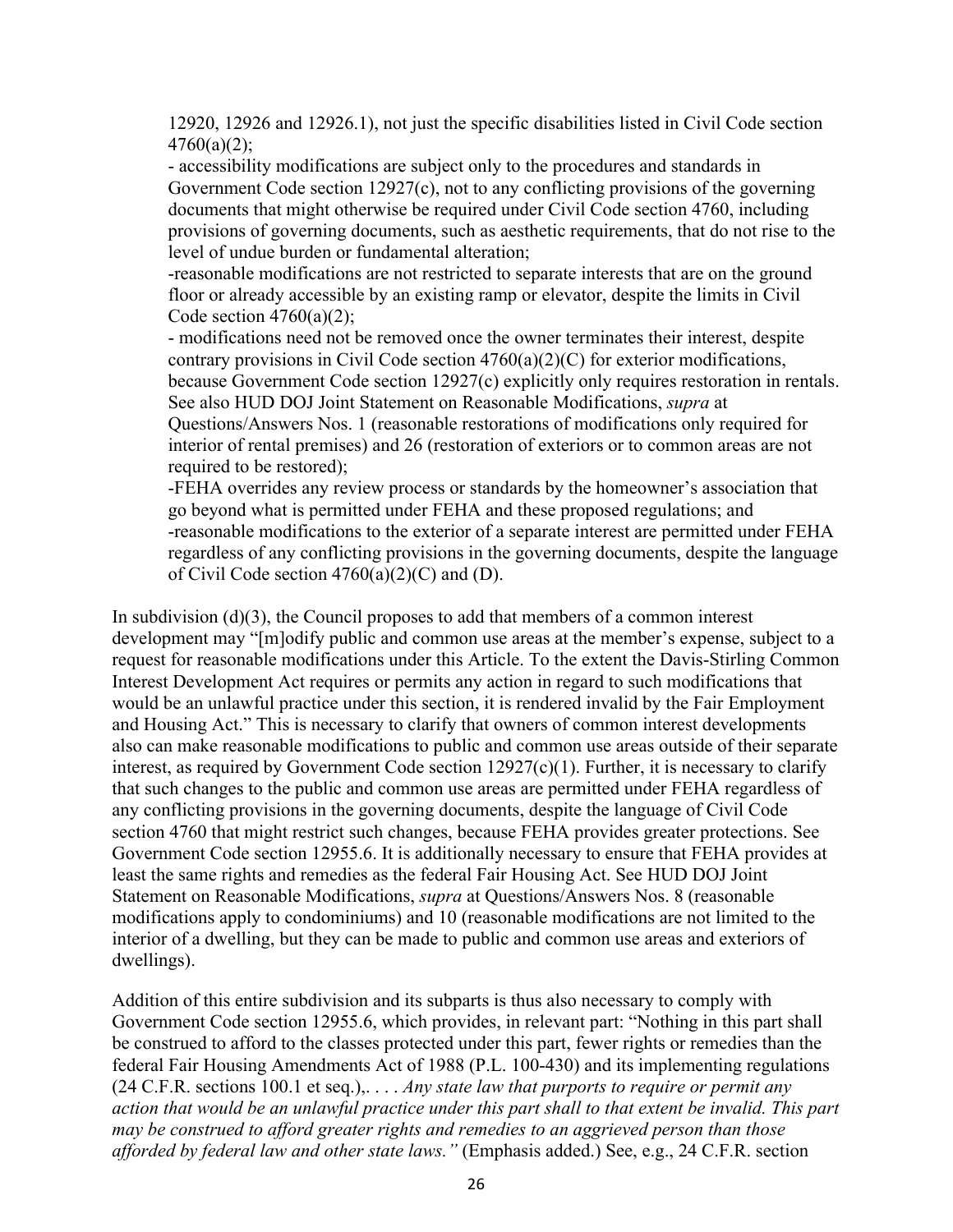100.203, revised November 24, 2008; 42 U.S.C. section 3604(f)(3)(A); HUD Notice of Final FHAA Rule, *supra* at 3248-3249; and HUD DOJ Joint Statement on Reasonable Modifications, *supra* at Questions/Answers Nos. 1 (reasonable restorations of modifications only required for interior of rental premises), 8 (reasonable modifications apply to condominiums), 10 (reasonable modifications are not limited to the interior of a dwelling, but can be made to public and common use areas and exteriors of dwellings), 22, (homeowner's association cannot condition reasonable modifications on special insurance, 24 (not all interior modifications need to be restored), and 26 (exterior and common area modifications need not be restored). Since the FHA establishes standards for granting reasonable modifications, FEHA must be at least as protective of people with disabilities.

## **§ 12181, subd. (e).**

The Council proposes to add language clarifying that restoration of modifications can only be required for interior modifications in *rental premises*, not in *common interest developments*. Government Code section 12927(c)(1) does not permit restoration requirements for the exterior of dwellings in either rental or common interest developments. And, both section 12927(c)(1) and Civil Code section 4760 allow modifications of the interior of a member's separate interest with no restoration requirement. Therefore, no restoration requirements apply in common interest developments. Modifications need not be removed once the owner terminates their interest, despite contrary provisions in Civil Code section 4760(a)(2)(C) for exterior modifications, because Gov. Code Section 12927(c) explicitly only requires restoration in rentals. See Government Code section 12955.6 (FEHA overrides less protective laws). See also HUD DOJ Joint Statement on Reasonable Modifications, *supra* at Questions/Answers Nos. 1 and 26.

Addition of this subdivision is also necessary to comply with Government Code section 12955.6, which provides, in relevant part: "Nothing in this part shall be construed to afford to the classes protected under this part, fewer rights or remedies than the federal Fair Housing Amendments Act of 1988 (P.L. 100-430) and its implementing regulations (24 C.F.R. sections 100.1 et seq.). . *Any state law that purports to require or permit any action that would be an unlawful practice under this part shall to that extent be invalid. This part may be construed to afford greater rights and remedies to an aggrieved person than those afforded by federal law and other state laws*." (Emphasis added.) See, e.g., HUD DOJ Joint Statement on Reasonable Modifications, *supra* at Questions/Answers 1 (reasonable restorations of modifications only required for interior of rental premises) and 26 (restoration of exteriors or to common areas are not required to be restored). Since the FHA establishes standards for granting reasonable modifications, FEHA must be at least as protective of people with disabilities.

## **§ 12181, subd. (f).**

The Council proposes to add language that "Owners may not impose other conditions on modifications, such as liability waivers or insurance requirements." This is necessary to ensure that any agreements related to reasonable modifications are reasonable and fair to all parties involved, that the only limitations are those provided for in the Act, and that the agreements comply with the intent of the Act to facilitate reasonable modification.

Addition of this subdivision is also necessary to comply with Government Code section 12955.6, which provides, in relevant part: "Nothing in this part shall be construed to afford . . . fewer rights or remedies" than federal fair housing law. The proposed language is consistent with existing federal standards on reasonable modification. See 24 C.F.R. section 100.203, revised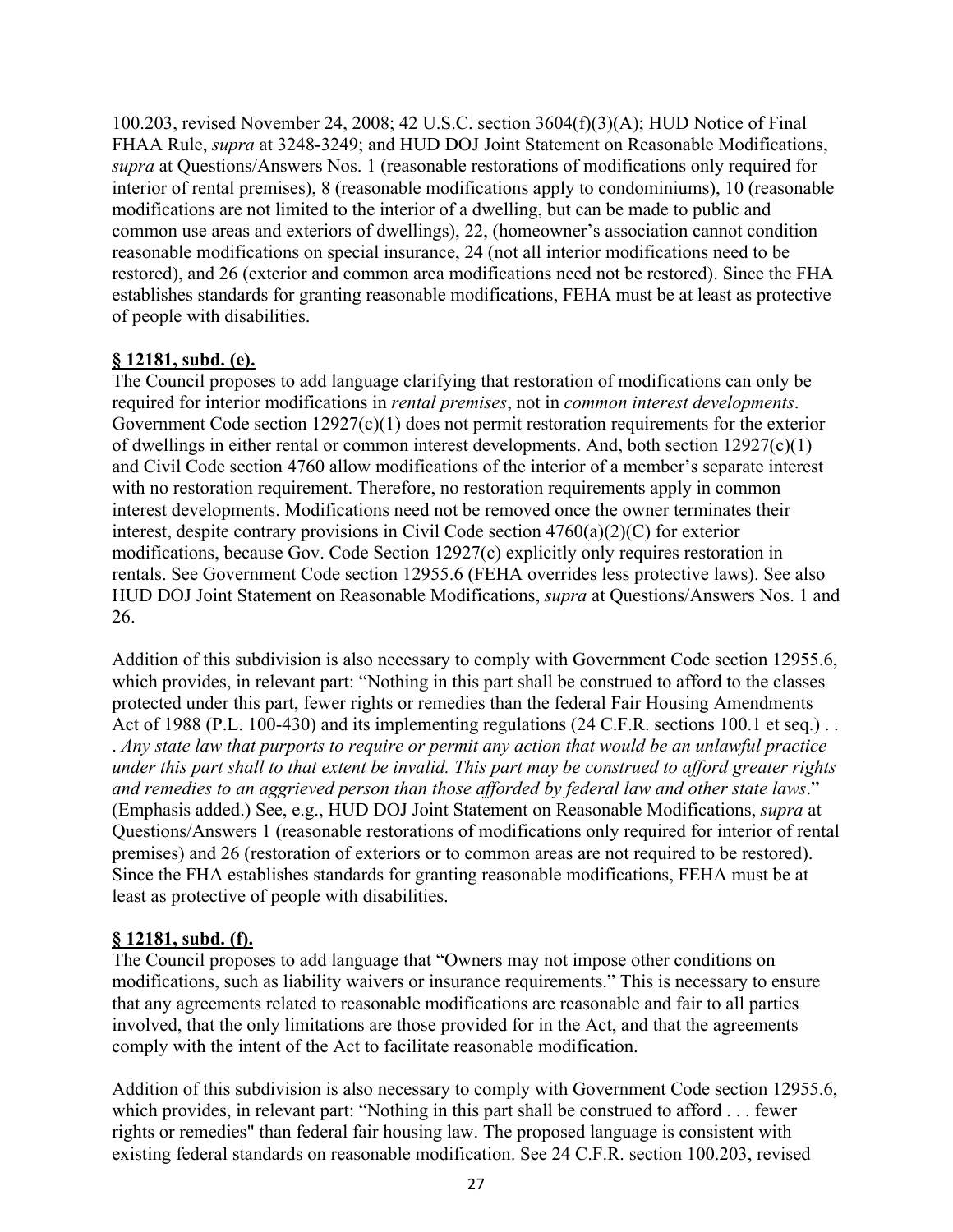November 24, 2008; 42 U.S.C. section 3604(f)(3)(A); HUD Notice of Final FHAA Rule, *supra* at 3248-3249; and HUD DOJ Joint Statement on Reasonable Modifications, *supra* at Question/Answer No. 22 (homeowner's association cannot condition approval of modification on requestor obtaining special liability insurance). Since the FHA establishes standards for granting reasonable modifications, FEHA must be at least as protective of people with disabilities.

## **§ 12181, subd. (g).**

The Council proposes to add language clarifying the relationship of the reasonable modification requirements to other laws relating to accessibility of housing. This addition is necessary to avoid confusing requests for reasonable modifications with other legal obligations related to compliance with architectural and accessibility standards, such as building codes, that apply to the construction and renovation of housing after certain dates.

First, requests for modification must be considered even if the premises already comply with other accessibility standards, such as California Building Code Chapter 11A and 11B and accessibility standards under the Americans with Disabilities Act, 42 U.S.C. sections 12101 *et seq*. and Section 504 of the Rehabilitation Act 29 U.S.C. sections 704 *et seq*. and their implementing regulations.

Second, failures to comply with applicable accessibility requirements under other laws and regulations may make the provider, not the requestor, liable for the cost of modifications required to bring the premises into compliance.

Addition of this subdivision is also necessary to comply with Government Code section 12955.6, which provides, in relevant part: "Nothing in this part shall be construed to afford to the classes protected under this part, fewer rights or remedies than the federal Fair Housing Amendments Act of 1988 and its implementing regulations . . . . Any state law that purports to require or permit any action that would be an unlawful practice under this part shall to that extent be invalid. This part may be construed to afford greater rights and remedies to an aggrieved person than those afforded by federal law and other state laws." The proposed language is consistent with existing federal standards for granting requests for modification. See HUD DOJ Joint Statement on Reasonable Modifications, *supra* at Question/Answer No. 30, Example 3 (if building lacks grab bars required by construction requirements, the owner is responsible for paying for requested grab bars since they are required under the design and construction requirements of the Fair Housing Act). Since the FHA establishes standards for granting reasonable modifications, FEHA must be at least as protective of people with disabilities.

## **§ 12181, subd. (h).**

The Council proposes to add language clarifying that some federal laws or other contractual obligations may obligate owners to pay for reasonable modifications, and that in those circumstances individuals with disabilities may request reasonable modifications without an obligation to pay for the modifications. This addition is necessary to clarify which legal obligations apply under those circumstances. For example, see the Title II of the Americans with Disabilities Act, 42 U.S.C. sections 12101 *et seq*., and Section 504 of the Rehabilitation Act 29 U.S.C. sections 704 *et seq*. and their implementing regulations. Specifically, the subdivision is necessary to make explicit that other laws may create additional obligations on owners relating to reasonable modifications. Provision of federal or other governmental financial assistance to the property may require the provider to pay for the modifications, not the requestor, even if the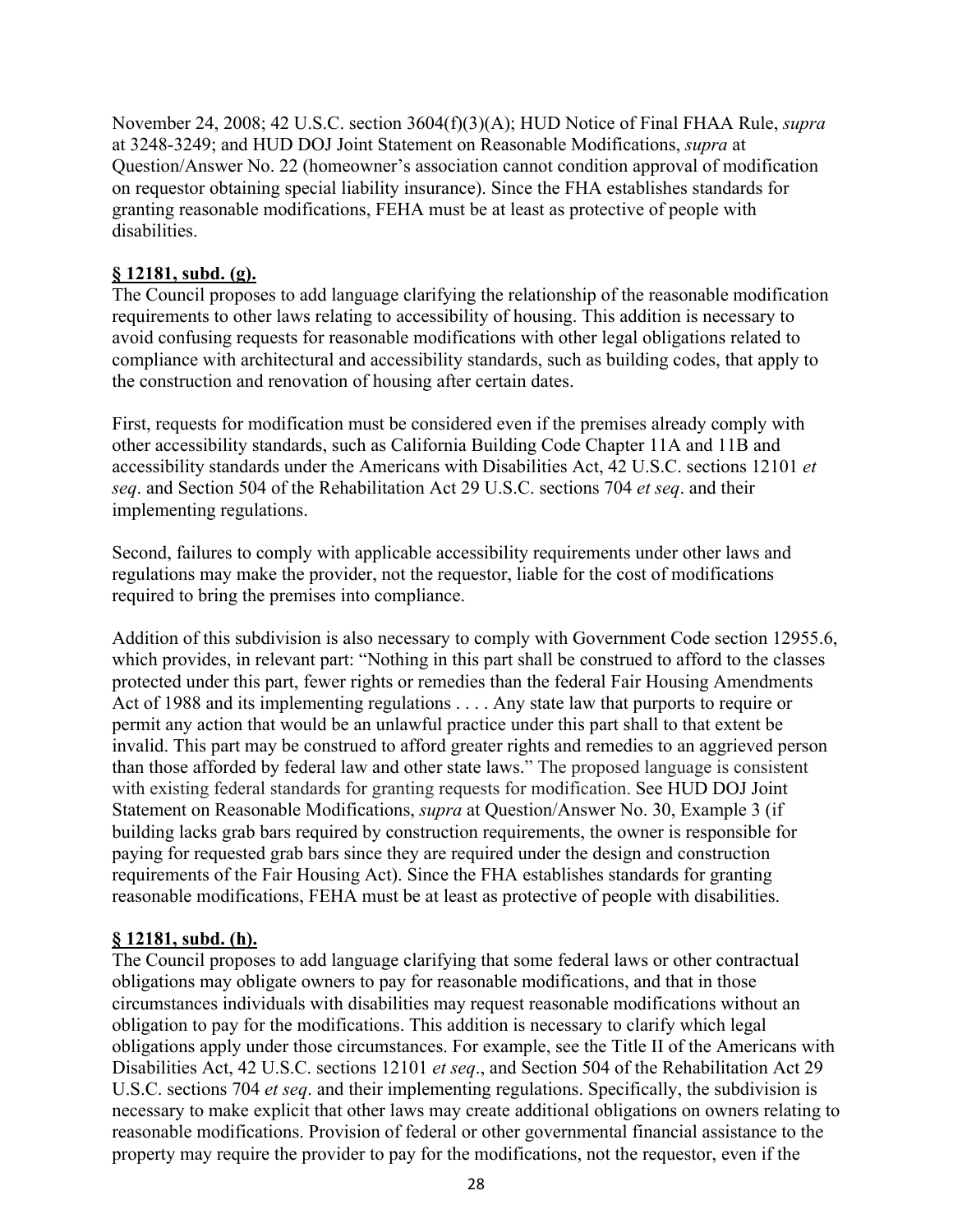building complies with applicable accessibility standards.

Addition of this subdivision is also necessary to comply with Government Code section 12955.6, which provides, in relevant part: "Nothing in this part shall be construed to afford . . . fewer rights or remedies" than federal fair housing law. The proposed language is consistent with existing federal standards on reasonable modification. See 24 C.F.R. section 100.203, revised November 24, 2008; 42 U.S.C. section 3604(f)(3)(A); HUD Notice of Final FHAA Rule, *supra* at 3248-3249; and HUD DOJ Joint Statement on Reasonable Modifications, *supra* at Questions/Answer No. 31 (structural modifications in housing receiving federal financial assistance must be paid for by provider). Since the FHA establishes standards for granting reasonable modifications, FEHA must be at least as protective of people with disabilities.

## **§ 12181, subd. (i).**

The Council proposes to add examples of common situations involving requests for reasonable modifications to provide further guidance in areas that create confusion or are often misunderstood. All of the examples illustrate situations in which there is a reasonable modification request and provide guidance as to how the request should be considered in light of the proposed regulations in Sections 12176 through 12181. Because every reasonable modification request has to be considered on a case-by-case basis, and individual facts are extremely relevant, none of the examples apply to all situations. However, because the situations in the examples are fairly common, they provide general and necessary guidance as to how such requests should be evaluated.

The example in subdivision (i)(1) is necessary to demonstrate the basic principles of requests for reasonable modifications and under what circumstances it is reasonable to condition the modification on a requirement for restoration of interior modifications, which are the only modifications for which restoration may be required under FEHA. This is necessary because in the Council's experience, the provisions regarding obtaining a reasonable modification and reasonable restoration of reasonable modifications are common issues that can create confusion. This subdivision is necessary to provide an example of one such modification request that demonstrates the required, overall analysis of what constitutes a reasonable modification and reasonable restoration requirement in this context. This example is based on Government Code section  $12927(c)(1)$ : Discrimination "includes the refusal to permit, at the expense of the disabled person, reasonable modifications of existing premises occupied or to be occupied by the disabled person, if the modifications may be necessary to afford the disabled person full enjoyment of the premises, except that, in the case of a rental, the landlord may, where it is reasonable to do so condition permission for a modification on the renter's agreeing to restore the interior of the premises to the condition that existed before the modification (other than for reasonable wear and tear)," and expands on that provision and the examples in 24 C.F.R. sections 100.203(b) and (c), revised November 24, 2008, for the similar federal requirement. See also HUD DOJ Joint Statement on Reasonable Modifications, *supra* at Questions/Answers 20 (requirements for necessary building permits and work to be performed in workmanlike manner), 21 (types of assurances required; imposing conditions not contemplated by FHA may be the same as an illegal refusal to permit the modification), 24 (not all modifications require restoration; Examples 1 and 2), 27 (no increase in security deposit allowed), 28 (circumstances where limited escrow accounts may be requested to assure payment for restoration, Examples 1, 2, and 3).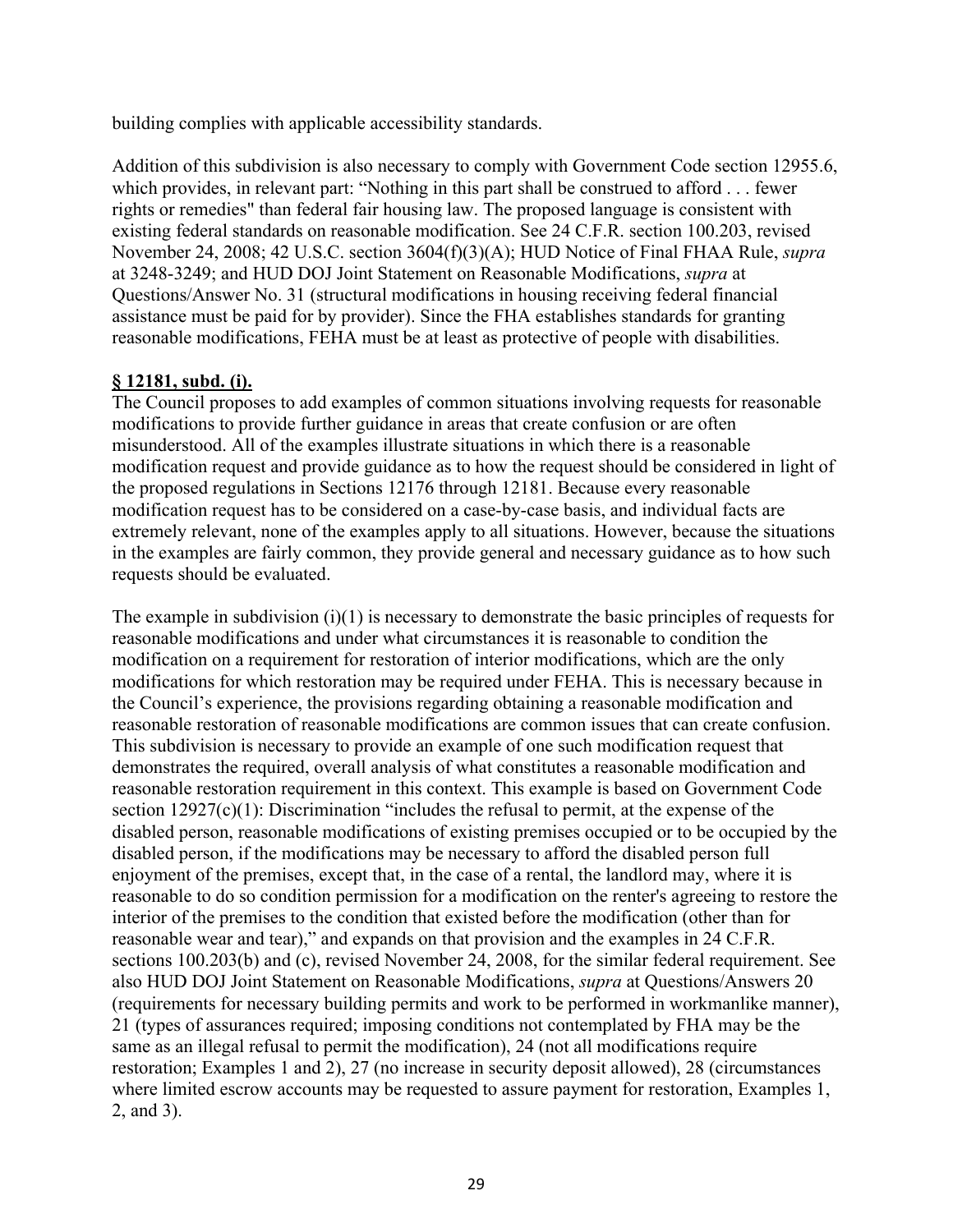The example in subdivision  $(i)(2)$  is necessary to demonstrate the principle that reasonable modifications can be made to any part of the premises available to the person with a disability, including common areas, but that restorations are not required of modifications other than those in the interior of the dwelling unit. This is necessary because in the Council's experience, the provisions regarding restoration of reasonable modifications are a common issue that can create confusion. This example is based on Government Code section 12927(c)(1): Discrimination "includes the refusal to permit, at the expense of the disabled person, reasonable modifications of existing premises occupied or to be occupied by the disabled person, if the modifications may be necessary to afford the disabled person full enjoyment of the premises, except that, in the case of a rental, the landlord may, where it is reasonable to do so condition permission for a modification on the renter's agreeing to restore the interior of the premises to the condition that existed before the modification (other than for reasonable wear and tear)," and expands on that provision and the text and examples in 24 C.F.R. section 100.203(b) and(c), revised November 24, 2008, for the similar federal requirement. See also HUD DOJ Joint Statement on Reasonable Modifications, *supra* at Questions/Answers 10 (modifications not restricted to interior of dwelling, but may also be made to public and common use areas), 20 (requirements for necessary building permits and work to be performed in workmanlike manner), 21 (types of assurances required; imposing conditions not contemplated by FHA may be the same as an illegal refusal to permit the modification), 24 (not all modifications require restoration; Examples 1 and 2), 27 (no increase in security deposit allowed), and 28 (circumstances where limited escrow accounts may be requested to assure payment for restoration, Examples 1, 2, and 3).

The example in subdivision  $(i)(3)$  is necessary to demonstrate that the requirement to provide reasonable modifications also apply to common interest developments and how FEHA interacts with the Davis-Stirling Common Interest Development Act under proposed section 12181(d). This is necessary because in the Council's experience, the provisions regarding reasonable modifications in common interest developments raise frequent issues that can create confusion, due to conflicting provisions in the two statutes. See the provisions above in regard to section 12181(d). This example demonstrates four principles. First, reasonable modifications are required in common interest developments under Government Code section 12927(c)(1), which is explicitly not limited to rental situations. See also, e.g. HUD DOJ Joint Statement on Reasonable Modifications, *supra* at Question/Answer 8 (FHA applies to homeowners and condominium associations). Second, reasonable modifications can be paid for with third party funds under proposed section 12181, see, e.g. HUD DOJ Joint Statement on Reasonable Modifications, *supra* at Question/Answer 21 (imposing conditions not contemplated by FHA may be the same as an illegal refusal to permit the modification). Third, owners of units in common interest developments can make reasonable modifications to the areas they own (their "separate interest") under California Civil Code section 4760(a)(1) (a member may "make any improvement or alteration within the boundaries of the member's separate interest that does not impair the structural integrity or mechanical systems or less the support of any portions of the common interest development"), and any review is limited to the process and criteria as set out in these proposed regulations, which is the only permissible "good cause" under Civil Code section  $4760(a)(2)(D)$  and FEHA. Fourth, owners of units in common interest developments can make reasonable modifications to the internal and exterior areas they own (their "separate interest"), common and public use areas, and routes from the public way to the door of the separate interest to facilitate access for persons with disabilities under Civil Code section 4760(a)(2).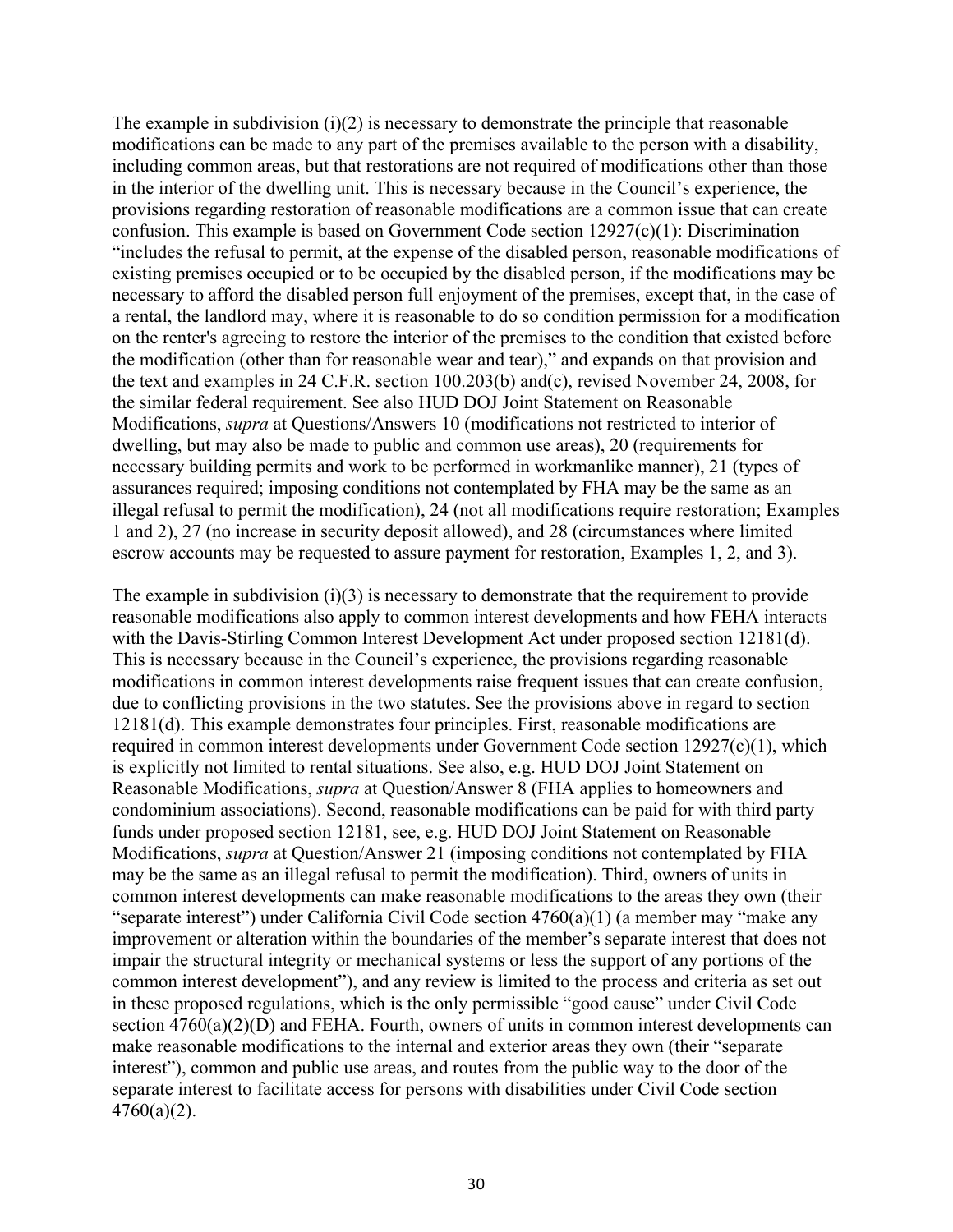## **TECHNICAL, THEORETICAL, OR EMPIRICAL STUDIES, REPORTS, OR DOCUMENTS**

The Council relied upon the following technical, theoretical or empirical studies, reports, or similar documents in proposing the adoption of these regulations:

- 1. Joint Statement of the Department of Housing and Urban Development and the Department of Justice: "Reasonable Modifications Under the Fair Housing Act," March 5, 2008, https://www.hud.gov/sites/documents/reasonable\_modifications\_mar08.pdf.
- 2. HUD Notice of Final Rule: "Implementation of the Fair Housing Amendments Act of 1988," 54 Fed. Reg. 3232-01 at 3232, 3234, 3245, 3247-3249, and 3288-3289 (January 23, 1989), 1989 WL 272684.
- 3. Joint Statement of the Department of Housing and Urban Development and the Department of Justice: "Reasonable Accommodations Under the Fair Housing Act," May 17, 2004,

https://www.justice.gov/sites/default/files/crt/legacy/2010/12/14/joint\_statement\_ra.pdf.

## **REASONABLE ALTERNATIVES TO THE REGULATION AND THE AGENCY'S REASONS FOR REJECTING THOSE ALTERNATIVES**

The Council has determined that no reasonable alternative it considered, or that was otherwise brought to its attention, would be as effective and less burdensome to affected private persons than the proposed action, or would be more cost-effective to affected private persons and equally effective in implementing the statutory policy or other provision of law. The Council invites comments from the public regarding suggested alternatives, where greater clarity or guidance is needed.

## **REASONABLE ALTERNATIVES TO THE PROPOSED REGULATORY ACTION THAT WOULD LESSEN ANY ADVERSE IMPACT ON SMALL BUSINESS**

The proposed amendments, which clarify existing law without imposing any new burdens, will not adversely affect small businesses.

## **EVIDENCE SUPPORTING FINDING OF NO SIGNIFICANT STATEWIDE ADVERSE ECONOMIC IMPACT DIRECTLY AFFECTING BUSINESS**

The proposed amendments clarify existing law without imposing any new burdens. Their adoption is anticipated to benefit California businesses, workers, tenants, housing providers, and the state's judiciary by clarifying and streamlining the operation of the law, making it easier for housing providers, owners, and tenants to understand their rights and obligations, and reducing litigation costs.

## **ECONOMIC IMPACT ANALYSIS/ASSESSMENT**

Because the proposed regulations provide detail about compliance with existing obligations but do not create any new liabilities or obligations, the Council anticipates that the adoption of the regulations will not impact the creation or elimination of jobs or housing within the state; the creation of new businesses or housing or the elimination of existing businesses or housing within the state; the expansion of businesses or housing currently doing business within the state; or worker safety and the environment. To the contrary, adoption of the proposed amendments is